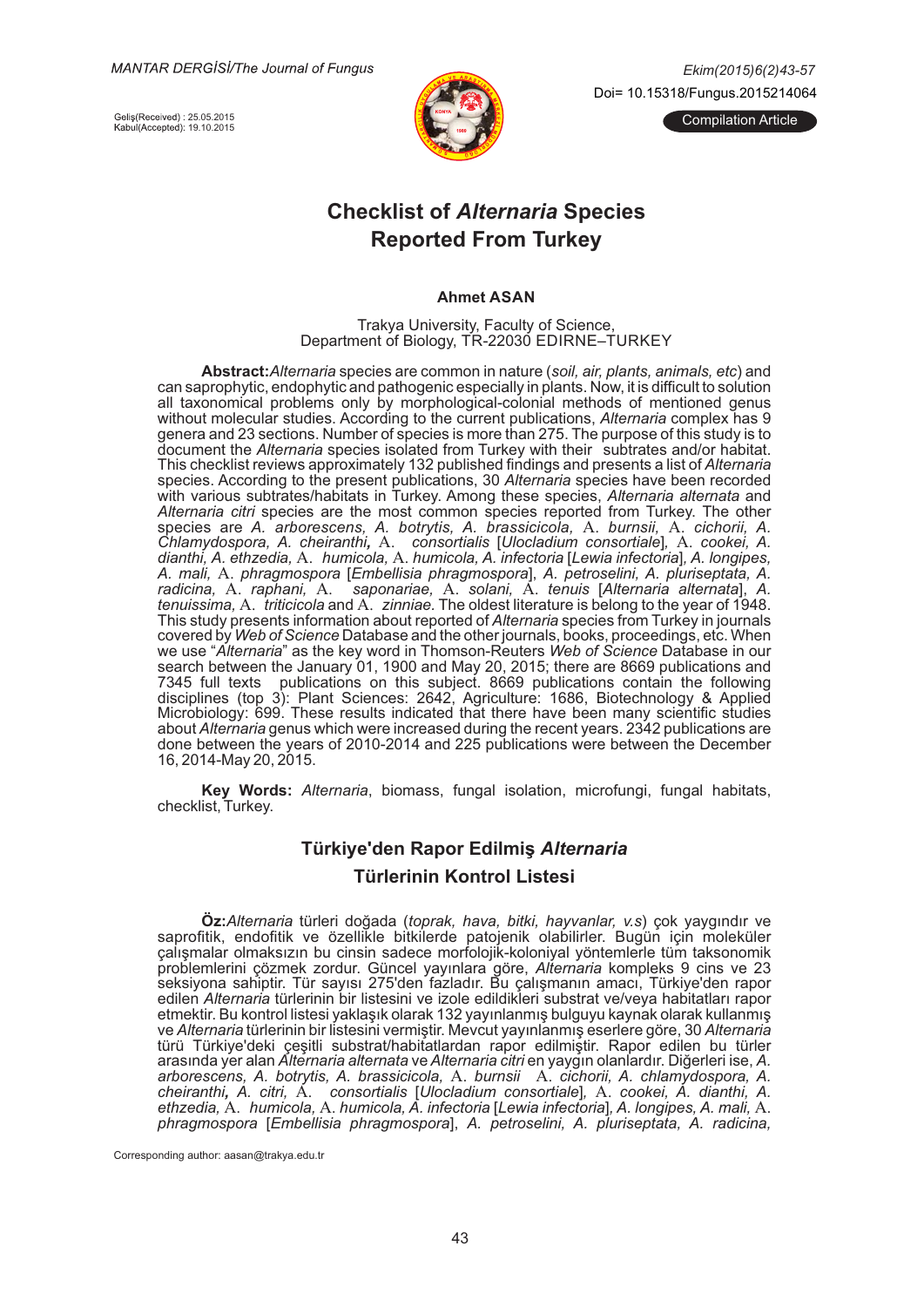

A. raphani, A. saponariae, A. solani, A. tenuis [Alternaria alternata], A. tenuissima, A. *triticicola ve A. zinniae'dir. Çalışmada kullanılan en eski literatür 1948 yılına aitdir. Bu triticicola ve A. zinniae'dir. Çalışmada kullanılan en eski literatür 1948 yılına aitdir. Bu* çalışma, özellikle Web of Science veritabanı kapsamında ve Türkiye adresli olan dergileri, diğer dergileri, kitapları ve kongre bildirilerini dikkate almıştır. 01 Ocak 1900-20 Mayıs 2015 tarihleri arasında, Thomson-Reuters *Web of Science* veritabanında anahtar kelime olarak "*Alternaria*" kullanıldığı zaman, 8669 yayın akrana gelmekte ve bunun 7345'i tam makale olarak görülmektedir. Bu 8669 yayının ilk üçü aşağıdaki bilimsel disiplinlerde yer almaktadır: Bitki bilimleri: 2642; Ziraat: 1686; Biyoteknoloji-Uygulamalı Mikrobiyoloji: 699. Bu sonuçlar, son yıllarda Alternaria cinsi ile ilgili yayınların arttığını göstermektedir. 2010-2014 yılları arasında 2342 yayın ve 16 Aralık 2014-20 Mayıs 2015 arasında ise 225 yayın yapılmıştır.

**Anahtar Kelimeler:** Alternaria, biomass, fungal izolasyon, mikrofungus, fungal habitat, kontrol listesi-checklist, Türkiye.

#### **Introduction**

Alternaria species are common in nature (soil, air, plants, animals, etc) and can saprophytic, endophytic and pathogenic especially in plants. Some species may cause pathogenic in humans (onycomycosis) (121). Identification of Alternaria species are not easy and although taxonomy of *Alternaria* species are generally based on colonial and morphologically, we can not solution all taxonomical problems of *Alternaria* genus via morphological and colonial characteristics. So, we should be use also molecular characteristics of this genus. A*lternaria* complex has 9 genera and 23 sections.

Alternaria was first time described by Nees in 1816 (33). Although Ellis (120) published important book about especially *A l t e r n a r -a C l a d o s p o r -u m* , and *Helminthosporium* genera in 1971, there is no any comprehensive and detailed monograph favour for identification about Alternaria Genus until the year of 2007. One of the important manual is published by Simmons in 2007 (34); this book contain 275 Alternaria species. Also Simmons published the other articles such as "Alternaria themes and variations (106-111) in 1994 (118)"; "Novel dematiaceous hyphomycetes" (119), etc. Also Woudenberg et al. (33)'s study is new and and very important about taxonomy of Alternaria that published in 2013. So, we can be found more information about taxonomy of *Alternaria* Genus from Woudenberg et al.'s (33) and Simmon's studies (34). Also Samson et al. (122) described as color illustrations of three Alternaria species (A. *arborescens, A. infectoria and A. tenuissima) in* 

their study in 2010; but mentioned study is not a Alternaria monograph, it is related about important food and indoor fungi. According to the <http://en.wikipedia.org/wiki/Alternaria> internet site, there are 299 Alternaria species. The most common media is PDA (Potato dextrose agar) and PCA (potato carrot agar) (122) for growing  $of$  Alternaria spp.

According to the Woudenberg et al. (33) Alternaria complex has 9 genera and 23 sections (Alternantherae, Alternata,  $Brassicicola, Chalastospora, Cheiranthus,$  $C$ rivellia, Dianthicola, Embellisia, *Embell-s-o-des, Eureka, Gypsoph-lae,* Infectoriae, Japonicae, Nimbya, Panax,  $Phragmosporae, Porri, Pseudoulocal, dim,$ *Radicina, Sonchi, Ulocladioides, Ulocladium,*  $Undifilum)$ .

When we use "Alternaria" as the key word in Thomson-Reuters Web of Science Database in our search between the January 01, 1900 and May 20, 2015; there are 8669 (8440 in December 17, 2014) publications and 7345 full texts (7156 in December 17, 2014) publications on this subject. 8669 publications contain the following disciplines (top 3): Plant Sciences: 2642, Agriculture: 1686, Biotechnology & Applied Microbiology: 699. There is interesting result because of Biochemistry & Molecular Biology area was third order in December 16, 2014 but it is 10th order in May 20, 2015! These results indicated that there have been many scientific studies about Alternaria genus which were increased during the recent years (2342 publications are done between the years of 2010-2014 and 225 publications were between the December 17, 2014-May 20, 2015).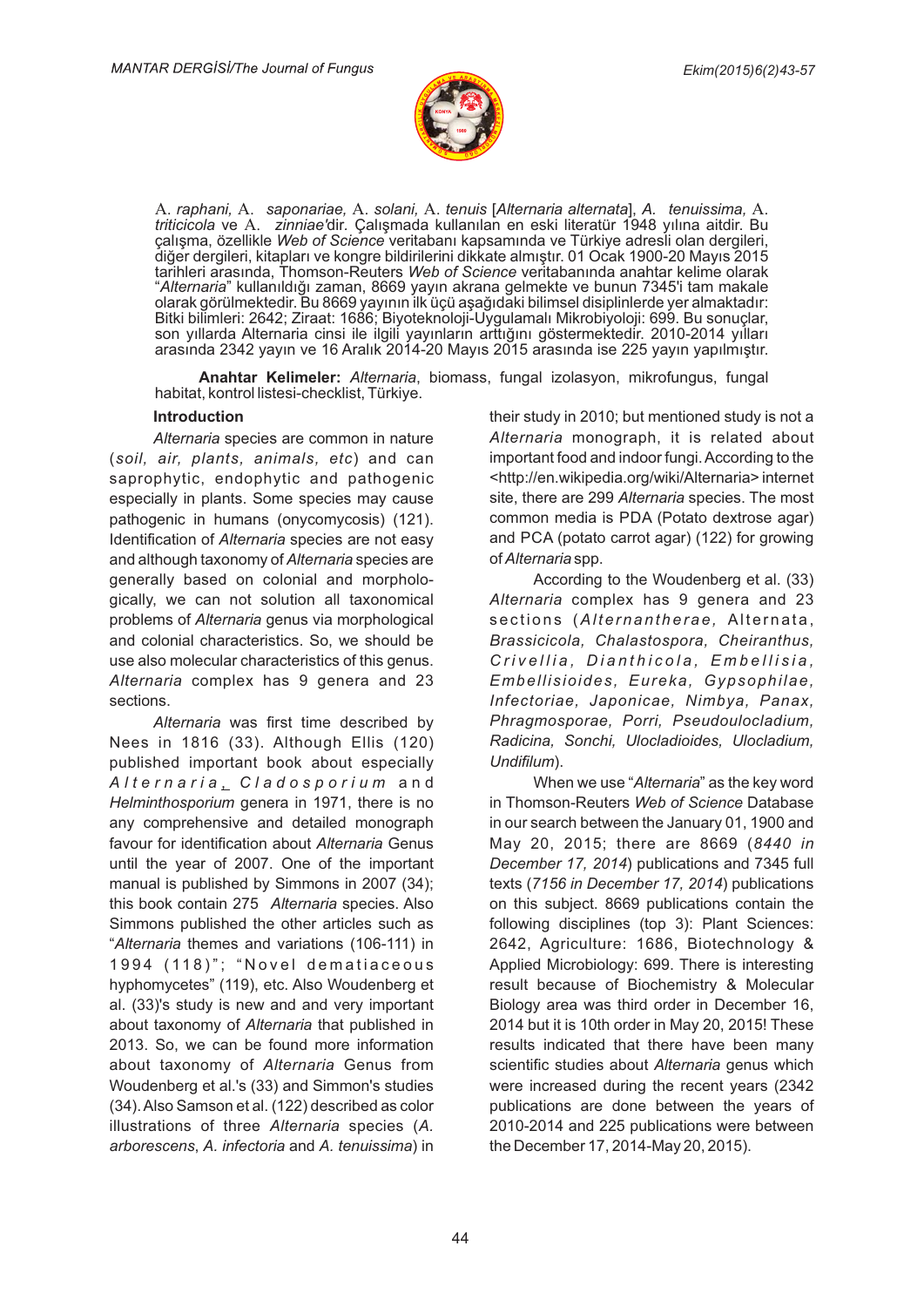

This study was determined that the 27 Alternaria species were reported from Turkey. Preliminary of this work was presented as a poster presentation in Amsterdam (124) in April 2015. There were 13 species in mentioned study. My goal is the document the list of Alternaria species reported from Turkey via publications such as journals, boks, proceeding etc.

### **Methods**

The main sources used in this study are Web of Science Database and other publications such as journals, books, proceedings etc. Current fungal names are controlled by www.indexfungorum.org and www.mycobank.org internet sites, related books and journals. Accepted names are bold & Italics. Throughout this database, I assume that author(s) properly identified the species reported.

### **Results**

## **List of Species, Subtrates and/or Habitats, and Citation Numbers of Literature**

*Alternaria* Nees, Syst. Pilze (Würzburg): 72 (1816) [1816-17]; Position in Classification: Pleosporaceae, Pleosporales, Pleosporomycetidae, Dothideomycetes, Pezizomycotina, Ascomycota, Fungi; Type Species: Alternaria tenuis Nees, Syst. Pilze (Würzburg): 72 (1816) [1816-17]. It can be see www.indexfungorum.org and Woudenberg et al. (33)'s study for synonym names of Alternaria Genus.

**Alternaria alternata** (Fr.) Keissl. Beih. Bot. Zbl. Abt 2, 29: 434 (1912). [Air-Dental unit waterlines and air in Istanbul City (1), hospital air in Edirne City (9), air and soil of vicinity Hamitabat Thermic Power Plant in Kirklareli City (16), urban air of Canakkale City (17), urban air of Adana City (18), indoor and outdoor air of different residential houses in Tekirdag City (21), air of oncology service of medical school

hospital of Trakya University, Edirne City (24), air of wood and based board factories (25), indoor air of some homes in Afyon City (27), air of vegetable growing areas of Edirne City (31), indoor air of food production facilities and warehouses in Bursa City (32), indoor air of homes in Erzurum City (44), outdoor air of Elazig City (45), outdoor air of Erzurum City (47), indoor air of neonatal units of hospital in Edirne City (60), indoor air of child day care centers in Edirne City (61), outdoor air of Eskisehir City (62), indoor air of primary schools in Edirne City (63), air of Terkos Lake in Istanbul City (65), indoor air of a hospital in Istanbul City (67), indoor and outdoor air of Balikesir City (68), air and stone, wood, plaster, marble, limestone, brick and paint surfaces in various historical locations in Izmir City (39), Oncology Hospital air of Ege University in Izmir City (69), indoor and outdoor air in the different districts of the city of Istanbul City (109), air of Afyonkarahisar City (114), from the indoor air of homes who live eksogen & alveolitis patients (116), from library boks and indoor air of library in Marmaris, Turkey (126), different units of the indoor air of Department of Internal Diseases, Ege University Hospital in Izmir City (127), indoor and outdoor air of Edirne Selimiye Mosque Library (130); Soil-Soil polluted by industrial wastewater in Aydin, Izmir and Manisa cities (22), soil of wheat fields of Kirka Vicinity, Eskisehir City (28), from soil surrounding in cement factory in Gaziantep city (36), from polluted soils in the vicinity of the Erzurum slaughterhouse (37), soil (54), cultivated soil in Eskisehir City (64), soils polluted by Askale (Erzurum) cement work (70), soils of forest, meadow and field in Sarikamis Town (72), soil in Izmir City and Environment (73), soils of the Northeast Anatolia (80), soils of some cultivated fields of Bergama Town (Izmir Province) (86), soils of Quercus spp. stands in Belgrad Forest in Istanbul City (92), soils of Pinus nigra Arnold. And Quercus spp. stands in Belgrad Forest near Istanbul City (93), soils of great Konya Basin (95), agricultural soil in the Ezine (Canakkale) Vicinity (96),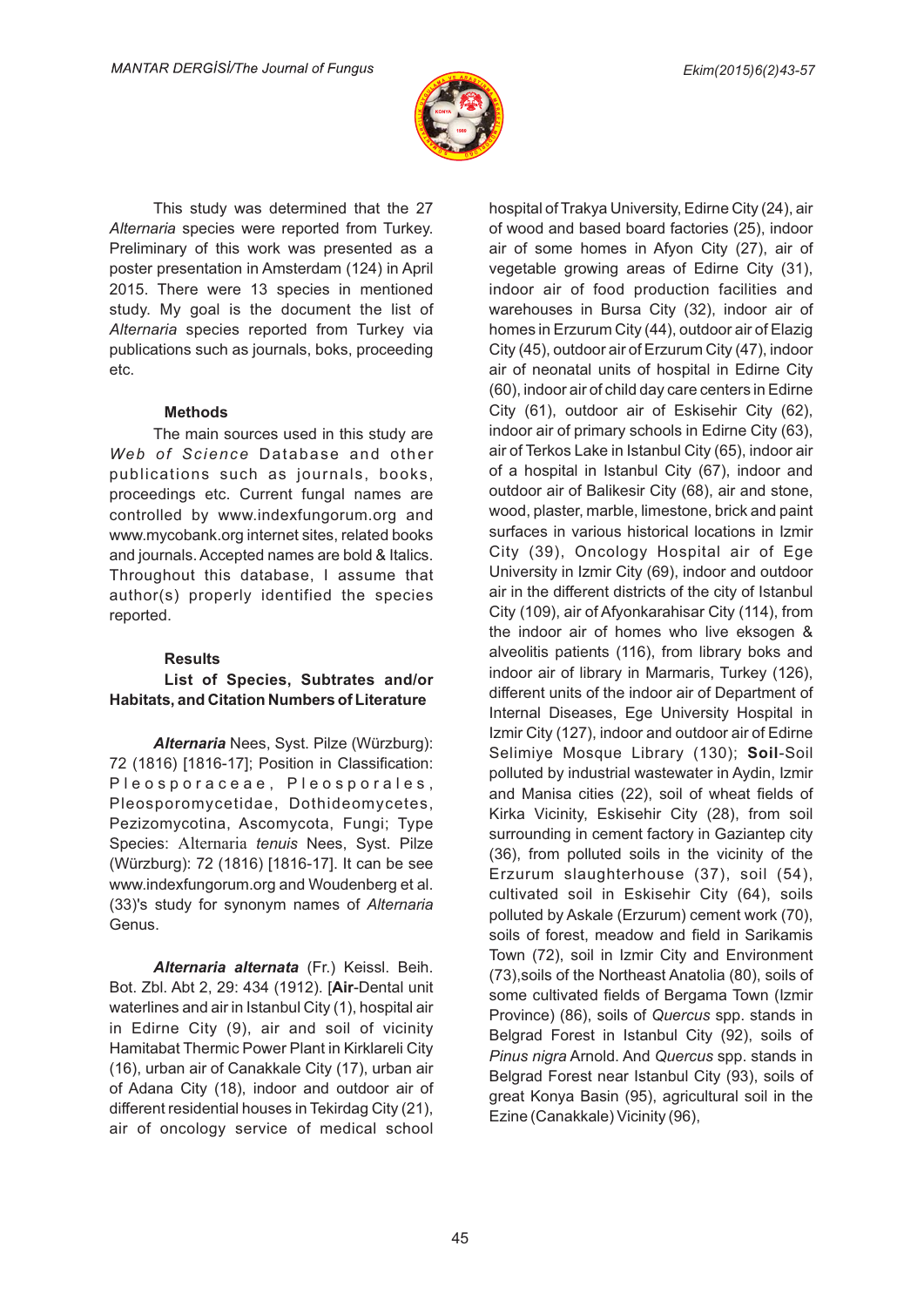

soil fungi flora in burnt and unburnt forest soils in the vicinity of Kargicak (Alanya-Turkey) (97), soil of Cicekli Village-Bornova Town-Izmir City (99), soil of Selcuk University Comaklı Research and Application Farm in Konya City (100), soil that polluted by Caziantep cement plant (101); **Wheat & Barley**-wheat (35, 71, 91), wheat and feed (38), sorghum seed (40), wheat and barley (52), stored wheat (102), barley seed (103), wheat and feed (115); **Bean**-bean in Antakya-Hatay City (8), seed of bean (90), bean seed in Eskisehir City (131); Other-on mobile phones of health services vocational school students in Marmaris Town (2), Common Mistletoe-Viscum album L. (4), pea (Pisum sativum L.) plants growing in Amik plain of Turkey (10), pea (*Pisum* sativum) seeds (11), From Pistachio (13), persimmon fruits in Turkey (14), body surface and intestinal system of caucasian race Bees (Apis mellifera) (15), isolated from plant samples such as sunflower, grape, and apple collected from around Erzurum (20), from Amaranthus L. (23), body surface of pseudoscorpion (46), figapricot-plum-berry (48), home dust (49), bed dust (50), potato and onion (51), some pharmaceutical products (53), wooden-papertextile-leather-indoor air of Topkapi Museum (55), stored roughage in Van City (58), leaf of pigweed-Amaranthus retroflexus (59), pistachio growing in South-East Turkey (66), natural block olives in brine (81), from variety of foods (85), spinach growing fields (87), dried and fresh grape growing in Manisa and Izmir cities (89), Surface of Lycopersicum esculentum fruits and their paste growing in Manisa Province (98), packaging meterials of stored surgical strings (106), eye cosmetics (107), baby powders (108), sugar beet seeds (110), corn kernels in the Eastern Black Sea Region (111), on salt used in Turkish leather industry (112), from industrial and home bakeries (113), from cumin (125), from spices in Bursa City (105), tomatoes (Lycopersicum esculentum M.) and tomato pastes (129), provided from the collection of the Department of Plant Protection and Department of Food Engineering, Selcuk University (12), habitat and/or substrat are unknown (7, 88, 104,

### 117, 123)].

**Alternaria alternata** (Fr.) Keissl., Beih. bot. Zbl., Abt. 2 29: 434 (1912) f. sp. *citri*. [Isolated from Minneola tangelo in Cukurova Region (41), Citrus species and gardens (56)].

**Alternaria arborescens** E.G. Simmons, Mycotaxon 70: 356 (1999). [Pistachio growing in South-East Turkey (66)].

**Alternaria botrytis** (Preuss) Woudenberg & Crous,: 206 (2013). Bas.: \_\_Ulocladium botrytisPreuss1851. [From Amaranthus L. (23)].

**Alternaria brassicicola** (Schwein.) Wiltshire, Mycol. Pap. 20: 8 (1947). [Dental unit waterlines and air in Istanbul City (1), Urban air of Edirne City (26), indoor air of homes in Erzurum City (44), outdoor air of Elazig City (45), outdoor air of Erzurum City (47)].

*Alternaria burnsii* Uppal, Patel & Kamat, Indian J. agric. Sci. 8: 49 (1938) [From cumin (125)].

**Alternaria cheiranthi** (Lib.) P.C. Bolle, Meded. Phytopath. Labor. Willie Commelin Scholten Baarn 7: 43 (1924). [Indoor and outdoor air of Edirne Selimiye Mosque Library (130)].

**Alternaria chlamydospora** Mouch. [as 'chlamydosporum'], Mycopath. Mycol. appl. 50(3): 217 (1973). [Indoor and outdoor air of Edirne Selimiye Mosque Library (130)].

**Alternaria cichorii Nattrass, First List of Cyprus** Fungi: 29 (1937) [Isolated from *Carthamus t-nctor-us Plantago lanceolata* , (83)].

**Alternaria citri** Ellis & N. Pierce, Bot. Gaz. 33: 234 (1902). [Air-Dental unit waterlines and air in Istanbul City (1), hospital air in Edirne City (9), from air and soil of vicinity Hamitabat Thermic Power Plant in Kirklareli City (Turkey) (16), indoor and outdoor air of different residential houses in Tekirdag City (21), air of oncology service of medical school hospital of Trakya University, Edirne City (24), urban air of Edirne City (26),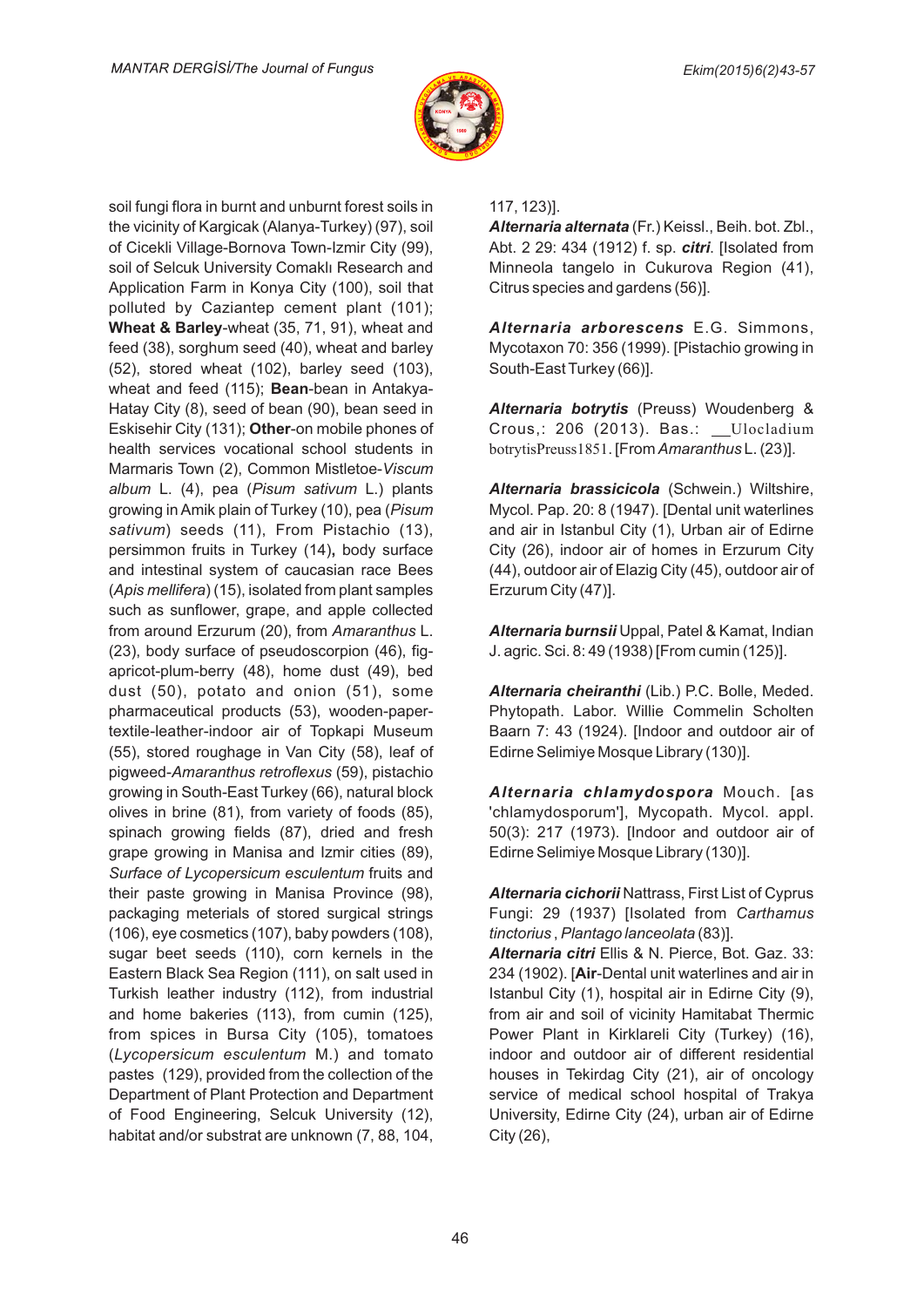

indoor air of Trakya University Hospital (30), air of vegetable growing areas of Edirne City (31), indoor air of neonatal units of hospital in Istanbul and Izmir Cities (60), indoor air of child day care centers in Edirne City (61), outdoor air of Eskisehir City (62), indoor air of primary schools in Edirne City (63), air and water of Terkos Lake in Istanbul City (65), Oncology Hospital air of Ege University in Izmir City (69), from the indoor air of homes who live eksogen & alveolitis patients (116), different units of the indoor air of Department of Internal Diseases, Ege University Hospital in Izmir City (127), indoor air of suburban elementary schools in Izmir City (128), indoor and outdoor air of Edirne Selimiye Mosque Library (130); Other-from Microbiology Laboratory, Department of Biology, Ataturk University (5), soil fungi flora in burnt and unburnt forest soils in the vicinity of Kargicak (Alanya-Turkey) (97)].

**Alternaria consortialis** (Thüm.) J.W. Groves & S. Hughes [as 'consortiale'], in Hughes, Can. J. Bot. 31: 636 (1953) (Authors wrote as *Alternaria consortiale*). [*Ulocladium consortiale* (Thüm.) E.G. Simmons, Mycologia 59 (1): 84 (1967)]. [Soil-Soil of cherry garden in Ege University Faculty of Agriculture Izmir City (74), soils of Erzurum and Trabzon cities (77)]

**Alternaria cookei** (Sacc.) Bremer, Ismen, Karel, Ozkan & M. Ozkan, Monog. Viennue 13: 42 (1948) [Isolated from datura metel (83)].

**Alternaria dianthi** J.V. Almeida & Sousa da Câmara, Revista Agronômica 1: 59 (1903) [Air-Hospital air in Edirne City (9), indoor air of suburban elementary schools in Izmir City (128), indoor and outdoor air of Edirne Selimiye Mosque Library (130); Other-isolated from *Dianthus* species (82)].

**Alternaria ethzedia** E.G. Simmons, Mycotaxon 25 (1): 300 (1986) [Lewia ethzedia E.G. Simmons, Mycotaxon 25 (1): 299 (1986)]. [Canola plant in Thrace Region (132)].

**Alternaria humicola** Oudem., Arch. néerl. Sci., Sér. 2 7: 292 (1902). [Soil-soils of Western part of Anatolia (Alasehir, Cesme, Dinar, Afyon) (75), soils of lichen, moss and grass (76)] *Alternaria humicola Oudem., Arch. néerl. Sci.,* Sér. 2 7: 292 (1902) var. *gossypii* [Isolated from  $Gosy$ *pium hirsutum* (83)].

Alternaria infectoria E.G. Simmons, Mycotaxon 25 (1): 298 (1986) [Lewia infectoria (Fuckel) M.E. Barr & E.G. Simmons, in Simmons, Mycotaxon 25 (1): 296 (1986)]. [Renal Transplant Patient (3), from cumin (125)].

**Alternaria longipes** (Ellis & Everh.) E.W. Mason, Mycol. Pap. 2: 19 (1928). [Air-Hospital air in Edirne City (9), from air and soil of vicinity Hamitabat Thermic Power Plant in Kirklareli City (Turkey) (16), indoor air of neonatal units of hospital in Edirne-Istanbul-Eskisehir-Izmir-Manisa Cities (60), indoor air of primary schools in Edirne City (63), isolated from *Capsicum* annuum (83), different units of the indoor air of Department of Internal Diseases, Ege University Hospital in Izmir City (127), indoor air of suburban elementary schools in Izmir City (128), indoor and outdoor air of Edirne Selimiye Mosque Library (130)].

Alternaria mali Roberts, J. Agric. Res., Washington 2: 58 (1914). [Isolated from red jim apple cultivar (6)].

**Alternaria phragmospora** Emden, Acta bot. neerl. 19(3): 393 (1970) [*Embellisia* phragmospora (Emden) E.G. Simmons, Mycotaxon 17: 232 (1983)]. [Indoor air of neonatal units of hospital in Istanbul City (60)].

Alternaria petroselini (Neerg.) E.G. Simmons, in Ellis, More Dematiaceous Hyphomycetes (Kew): 417 (1976). [Air-Indoor air of child day care centers in Edirne City (61), indoor and outdoor air of Edirne Selimiye Mosque Library (130)].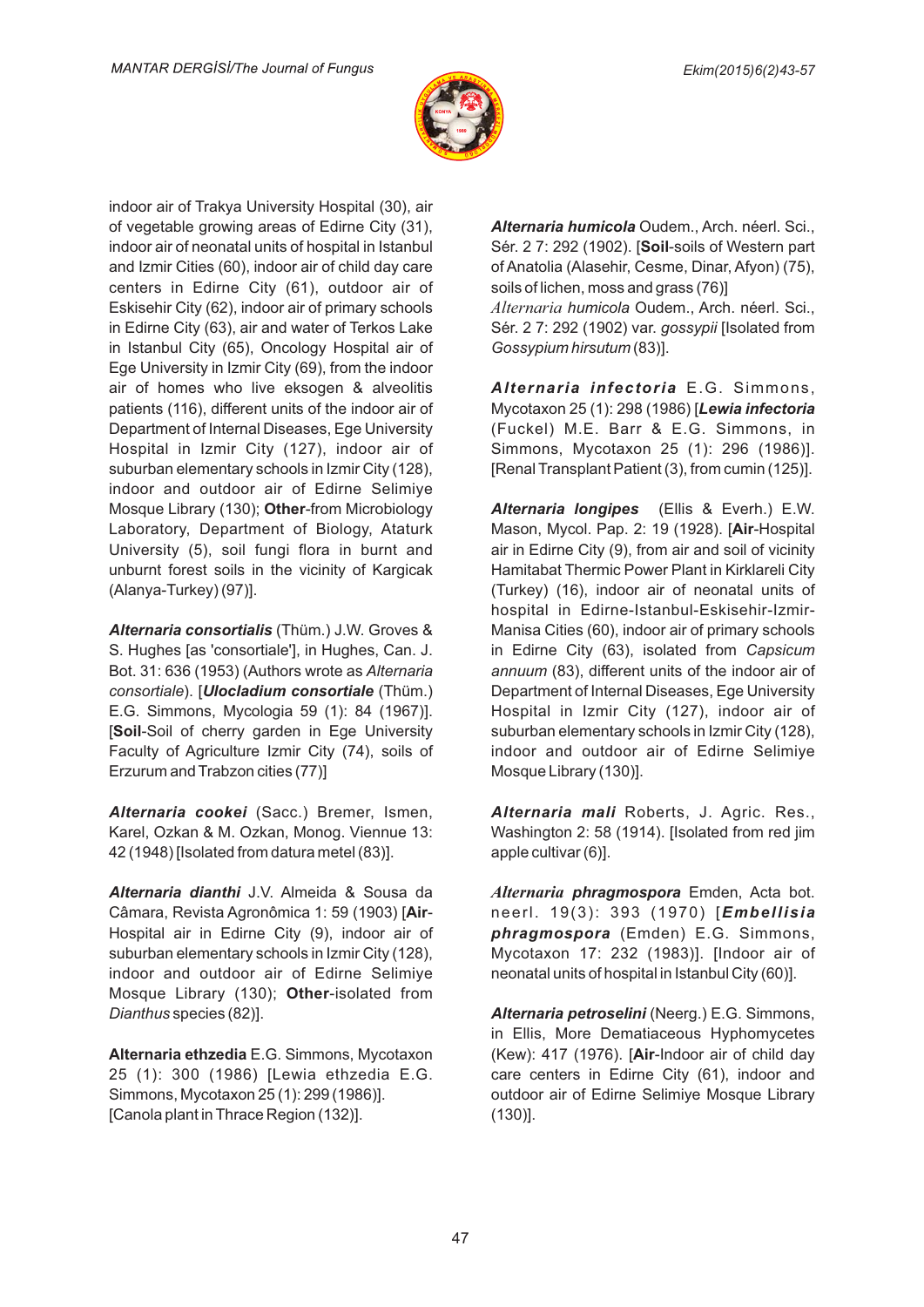

**Alternaria pluriseptata** (P. Karst. & Har. ex Peck) Jørst., Meld. Stat. Plantepat. Inst. Oslo 1: 95 (1945). [Air-Urban air of Adana City (18), indoor air of food production facilities and warehouses in Bursa City (32), indoor air of homes in Erzurum City (44), outdoor air of Elazig City (45), outdoor air of Erzurum City (47), different units of the indoor air of Department of Internal Diseases, Ege University Hospital in Izmir City (127), indoor air of suburban elementary schools in Izmir City (128), indoor and outdoor air of Edirne Selimiye Mosque Library (130); Soil-from soil surrounding in cement factory in Gaziantep city (36), soil that polluted by Gaziantep cement plant (101)].

**Alternaria radicina** Meier, Drechsler & E.D. Eddy, Phytopathology 12: 157 (1922). [Air-Indoor air of some homes in Afyon City (27), indoor air of homes in Erzurum City (44), outdoor air of Erzurum City (47), indoor air of child day care centers in Edirne City (61), indoor and ourdoor air of some homes in Erzurum City (94), indoor air of suburban elementary schools in Izmir City (128); Other-soil of wheat fields of Kirka Vicinity, Eskisehir City (28), from industrial and home bakeries (113)].

**Alternaria raphani** J.W. Groves & Skolko, Canadian Journal of Research, Section C 22: 227 (1944). [Air-Urban air of Canakkale City (17), outdoor air of Erzurum City (47), indoor air of child day care centers in Edirne City (61)].

**Alternaria saponariae** (Peck) Neerg., Aarsber. J.E. Ohlsens Enkes Plantepat. Lab 3: 6 (1938) [1937-1938] [Isolated from Saponaria officinalis (83)].

**Alternaria solani** Sorauer, Z. PflKrankh. PflSchutz 6: 6 (1896). [Tomatoes (42), meloncucurbita-cucumber (43), fig-apricot-plum-berry (48), surface of tomato growing fields between the Tokat and Turhal (57), leaf of potato (84), substrate and/or habitate are unknown (19, 123)].

Alternaria tenuis Nees, Syst. Pilze (Würzburg):

72 (1816) [1816-17] [Alternaria tenuis Link, in Willdenow, Sp. pl., Edn 46 (1): 127 (1824)] [Alternaria alternata (Fr.) Keissl., Beih. bot. Zbl., Abt. 2 29: 434 (1912)]. [Soils of Western part of Anatolia (Cardak) (75), bean (78), rice seed in Denizli, Izmir and Manisa cities (79)]

Alternaria tenuissima (Kunze) Wiltshire, Trans. Br. mycol. Soc. 18 (2): 157 (1933). [Air-Hospital air in Edirne City (9), from air and soil of vicinity Hamitabat Thermic Power Plant in Kirklareli City (Turkey) (16), indoor air of Trakya University Hospital (30), indoor air of child day care centers in Edirne City (61), Oncology Hospital air of Ege University in Izmir City (69), air of Afyonkarahisar City (114), different units of the indoor air of Department of Internal Diseases, Ege University Hospital in Izmir City (127), indoor air of suburban elementary schools in Izmir City (128), indoor and outdoor air of Edirne Selimiye Mosque Library (130); Soil-Forest soils in Northern Thrace Region (29), soils of some cultivated fields of Bergama Town (Izmir Province) (86), soil of Cicekli Village-Bornova Town-Izmir City (99); Other-Cucurbitacucumber (43), pistachio growing in South-East Turkey (66), natural block olives in brine (81), dried and fresh grape growing in Manisa and Izmir cities (89)].

Alternaria triticicola V. Rao [as 'triticola'], Mycopath. Mycol. appl. 23: 313 (1964). [Indoor air of child day care centers in Edirne City (61)].

Alternaria zinniae M.B. Ellis, Mycol. Pap. 131: 22 (1972 [Alternaria zinniae H. Pape, Angew. Bot. 24: 61 (1942)] [Bean (78), isolated from datura metel (83)].

### **Conclus-ons**

If we consider publications addressed Turkey, Alternaria alternata and Alternaria citri species are the most common species reported from Turkey. According to the published reports addressed Turkey, there are 30 Alternaria species reported from Turkey.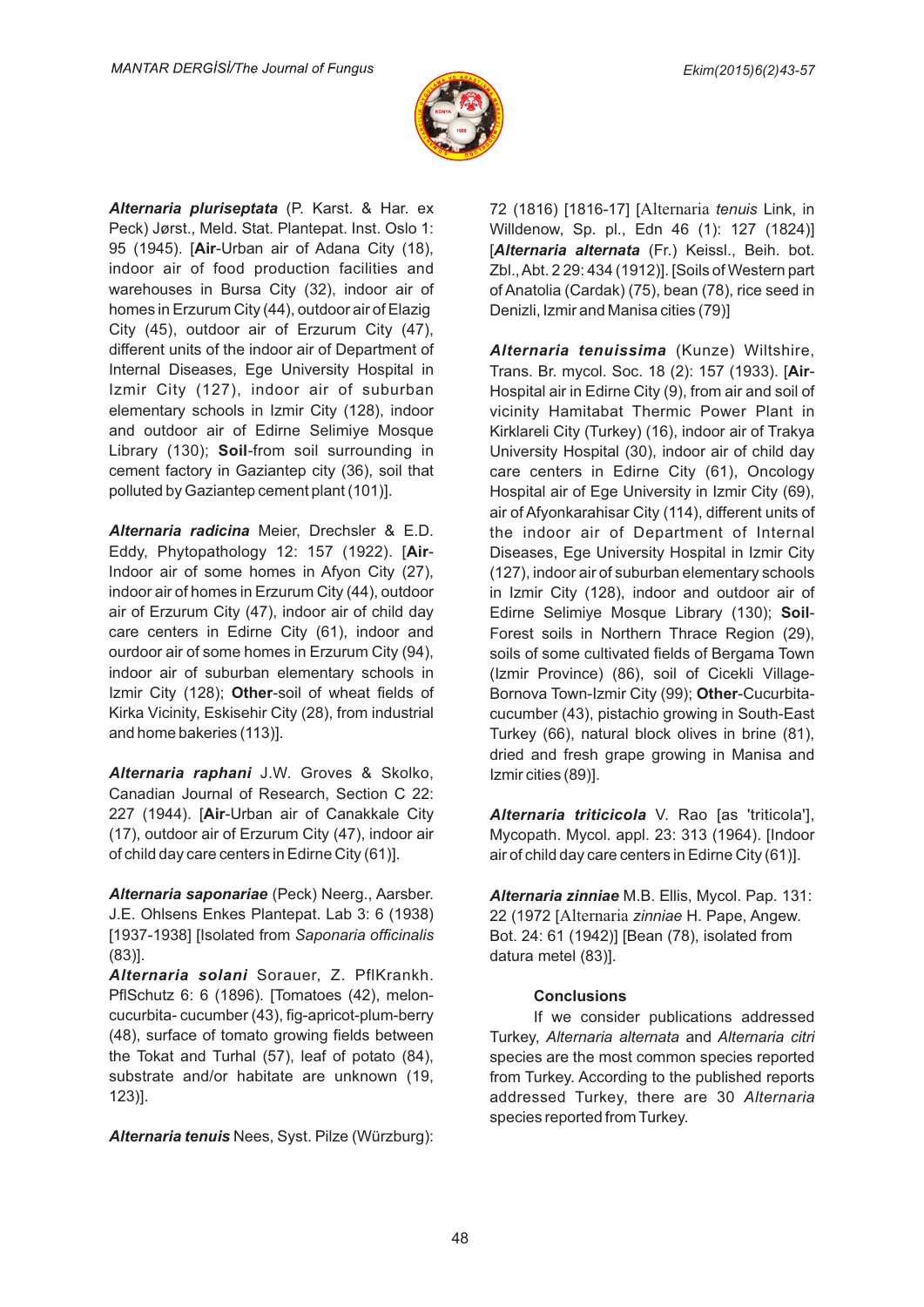

When we consider more than 275 Alternaria species, number of 30 species are very less for reported from Turkey. Probably reasons? It is very difficult for answers. There may be many reasons such as lack of species in Turkey, wrong identification, less studies about *Alternaria* genus, the rareness of *Alternaria* expert in Turkey, less of international collabaration between the Turkish and the other researchers etc. This study may contribution to the fungal checklists of Turkey and next studies about Alternaria genus.

#### **Acknowledgements**

I am very grateful to thank to Prof. Dr. Robert A. SAMSON (CBS Fungal Biodiversity Center, Utrecht-The Netherlands) for accepting this work for poster presentation and abstract publishing in "Second International Workshop on Ascomycete Systematics" held in Amsterdam-The Netherlands between the April 22-24, 2015 and I want to thank Trakya University Rectorate for financial support (travel to Amsterdam and contribution to the paying participant fee of symposium).

#### **References**

- 1. Kadaifciler DG. Dis unite su sistemlerinin mikrobiyal kontaminasyonu ve ortam havasinin kalitesine Etkisi (*Microbia*i *contamination of dental unit waterlines and effect on quality of indoor air). Doktora Tezi, 130 Sayfa. Istanbul* Universitesi Fen Bilimleri Enstitusu, Istanbul, 2010. PhD Thesis, 130 pp, Istanbul Universitesi, Istanbul-Turkey, 2010). Published in: "Kadaifciler DG, Cotuk A. Microbial contamination of dental unit waterlines and effect on quality of indoor air. *Environmental Monitoring and Assessment*. 186: 3431-3444, 2014.
- 2. Ozkan VK, Sulun Y. Microfungal contaminants on mobile phones of health services vocational school students in Marmaris, Turkey. Mycopathologia. 177: 59-64, 2014.
- 3. Daglar D, Akman-Karakas A, Ozhak-Baysan B, Gunseren F, Ciftcioglu MA, Buitrago MJ, Rodriguez-Tudela JL. Cutaneous Alternaria infectoria Infection Diagnosed by Molecular Techniques in a Renal Transplant Patient. *Cl-n-cal laboratuary*. 60 (9): 1569-1572, 2014.
- 4. Kotan R, Okutucu A, Gormaz AA, Karagoz K, Dadasoglu F, Karaman I, Hasenekoglu I, Kordali S. Parasitic Bacteria and Fungi on Common Mistletoe (Viscum album L.) and Their Potential Application in Biocontrol. *Journal of Phytopathology*. 161-165-171, 2013.
- 5. Okay S, Ozdal M, Kurbanoglu EB. Characterization, antifungal activity, and cell immobilization of a chitinase from Serratia marcescens MO-1. Turkish Journal of Biology. 37: 639-644, 2013.
- 6. Ozgonen H, Karatas A. Effect of Salicylic Acid, DL-ß-amino-n Butyric Acid and Acibenzolar-s-methyl + metalaxyl on Mycelial Growth and Spore Germination of Alternaria mali in vitro and on Young Apple Seedlings. International Journal of Agriculture & Biology. 15: 165-169, 2013.
- 7. Kiran I, Ozsen O, Celik T, Ilhan S, Gursu BY, Demirci F. Microbial Transformations of Isophorone by *Alternaria* alternata and Neurospora crassa. Natural Product Communications. 8 (1): 59-61, 2013.
- 8. Vural C, Soylu S. Prevalence and incidence of fungal disease agents affecting bean (*Phaseolus vulgaris* L.) plants. *Research On Crops*. 13 (2): 634-640, 2012.
- 9. Okten S, Asan A. Airborne fungi and bacteria in indoor and outdoor environment of the Pediatric Unit of Edirne Government Hospital. *Environmental Monitoring and Assessment*. 184: 1739-1751, 2012.
- 10. Soylu S, Dervis S. Determination of prevalence and incidence of fungal disease agents of pea (Pisum sativum L.) plants growing in Amik plain of Turkey. Research on Crops. 12 (2): 588-592, 2011.
- 11. Ozgonen H, Gulcu M. Determination of mycoflora of pea (Pisum sativum) seeds and the effects of Rhizobium *leguminosorum* on fungal pathogens of peas. *African Journal of Biotechnology*. 10 (33): 6235-6240, 2011.
- 12. Ozcan MM, AI Juhaimi FY. TI Antioxidant and antifungal activity of some aromatic plant extracts. *Journal of Med-c-nal Plants Research*. 5 (8): 1361-1366, 2011.
- 13. Guldur ME, Dikilitas M, Ak BE, Wirthensohn M, Gradziel T. Pistachio Diseases in the Southeastern Anatolian Region. 5th International Symposium on Pistachios and Almonds. Acta Horticulturae.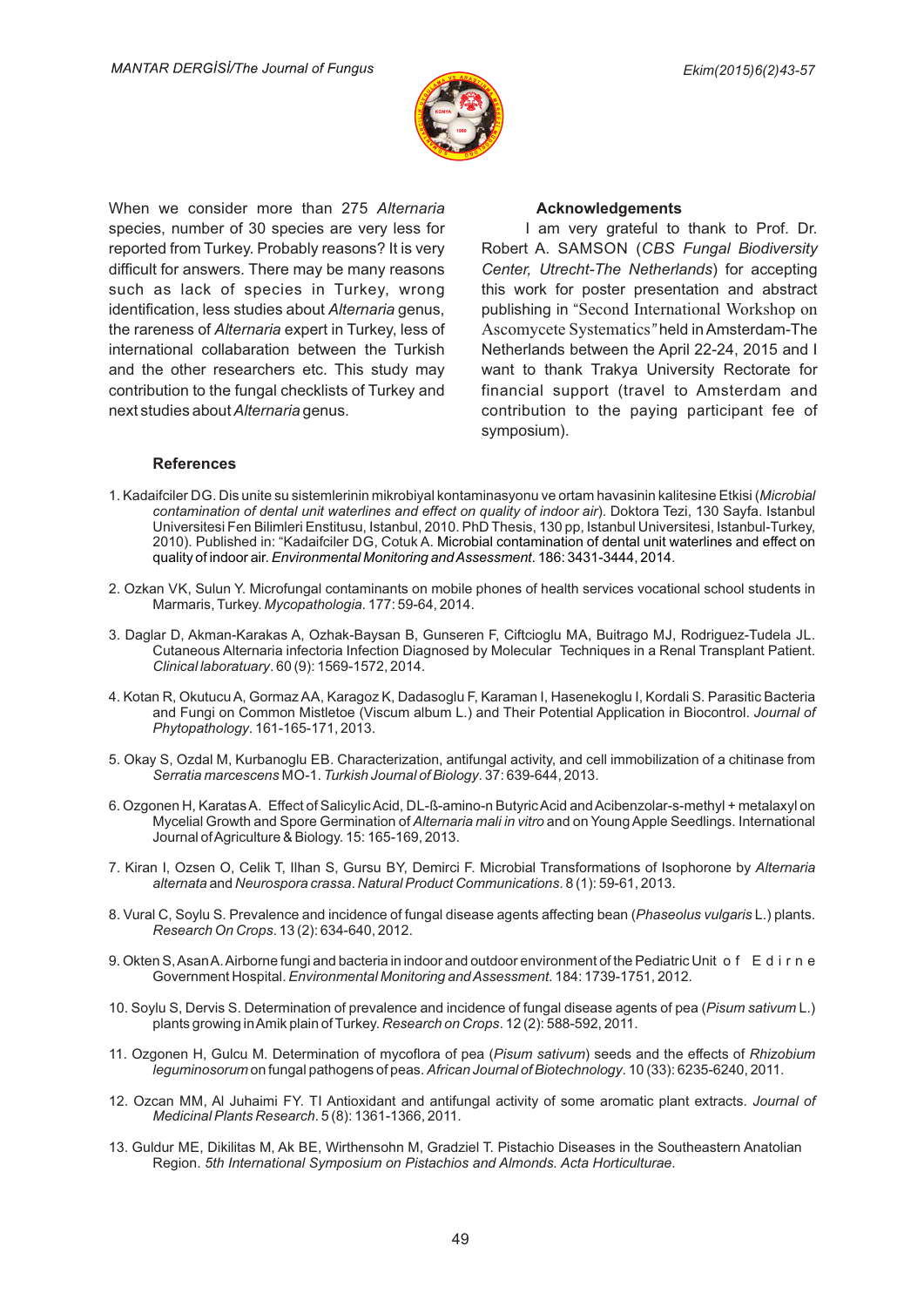

- 14. Kurt S, Soylu EM, Soylu S. First Report of Black Spot Disease Caused by *Alternaria alternata* in Persimmon Fruits in Turkey. *Plant Disease*. 94 (8): 1069-1069, 2010.
- 15. Kirpik MA, Aydogan MN, Ortucu S, Hasenekoglu I. Determining Microfungus Flora of Body Surface and Intestinal System of Caucasian Race Bees (*Apis mellifera* caucasica Pollmann, 1889) (Hymenoptera: Apidae). *Kafkas Universitesi Veteriner Fakultesi Dergisi.* 16 (Suppl. B): S347-S352, 2010.
- 16. Asan A, Okten SS, Sen B. Airborne and soilborne microfungi in the vicinity Hamitabat Thermic Power Plant in Kirklareli City (Turkey), their seasonal distributions and relations with climatological factors. *Environmental Mon-tor-ng andAssessment*. 164 (1-4): 221-231, 2010.
- 17. Suerdem TB, Yildirim I. Fungi in the atmospheric air of Canakkale province in Turkey. *African Journal oi B-otechnology*. 8 (18): 4450-4458, 2009.
- 18. Guvenmez HK, Akdag P, Karakoc G, Altintas D, Yilmaz M, Ceter T, Pinar M, Kendirli S, Arikan B. Atmospheric concentration of cladosporium and alternaria spores in Adana and preparation of protein extracts for use in skin-prick test. 30th Congress of the European-Academy-of-Allergy-and-Clinical-Immunology (EAACI). 66 (sup 94): 168-168, 2011.
- 19. Cali IO. Effects of a fungicide on pollen morphology and fertility of tomato (Lycopersicon esculentum Mill.) *Bangladesh Journal of Botany*. 38 (7): 7-11, 2009.
- 20. Kurbanoglu EB, Taskin M, Zilbeyaz K, Hasenekoglu I. Efficient Synthesis of (S)-1-(2-chlorophenyl)ethanol in the Submerged Culture of Alternaria alternata Isolate. Chinese Journal of Catalysis. 30 (4): 370-374, 2009.
- 21. Sen B, Asan A. Fungal flora in indoor and outdoor air of different residential houses in Tekirdag City (Turkey): Seasonal distribution and relationship with climatic factors. *Environmental Monitoring and Assessment*. 151 (1-4): 209-219, 2009.
- 22. Basbulbul G, Biyik H, Kalyoncu F, Kalmis E, Oryasin E. Aydın, Izmir ve Manisa illerinde endustriyel atiksular ile kirlenmis topraklarin mikrofungus florasinin belirlenmesi (Determination of microfungi flora of soil polluted by *industrial wastewater in Aydin, Izmir and Manisa city*) (Turkish, with English abstract). *Ekoloji.* 20 (80): 66-73, 2011.
- 23. Pusz W, Plaskowska E, Yildirim I, Weber R. Fungi Occurring on the Plants of *Amaranthus* L. Genus. *Turkish Journal of Botany*. 39: 147-161, 2014.
- 24. Okten S, Sen B, Asan A, Bahadir N. Airborne microfungi in oncology service of medical school hospital of Trakya University. *Indoor and Built Environment*. 0 (0): 1-6, 2015. DOI: 10.1177/1420326X14533712. (In Press)
- 25. Sivrikaya H, Kara O. Airborne fungi in wood and based board factories. *Indoor and Built Environment*. 18 (3): 265-269, 2009.
- 26. Asan A, Sen B, Sarica S. Airborne fungi in urban air of Edirne City (Turkey)*. Biologia* 57 (1): 59-68, 2002.
- 27. Cetinkaya Z, Fidan F, Unlu M, Hasenekoglu I, Tetik L, Demirel R. Assessment of indoor air fungi in Western-Anatolia, Turkey. Asian Pacific Journal of Allergy Immunology. 23: 87-92, 2005.
- 28. Ilhan S, Asan A. Soilborne fungi in wheat fields of Kirka Vicinity (Eskisehir-Turkey). *Biologia* 56 (4): 363-371, 2001.
- 29. Kara O, Asan A. Microfungal community structure from forest soils in Northern Thrace Region, Turkey. *Annals o*i *Microbiology.* 57 (2): 149-155, 2007.
- 30. Sarica S, Asan A, Tatman-Otkun M, Ture M. Monitoring indoor airborne fungi and bacteria in the different areas ot Trakya University Hospital (Edirne-Turkey). *Indoor and Built Environment.* 11 (5): 285-292, 2002.
- 31. Sen B, Asan A. Airborne fungi in vegetable growing areas of Edirne, Turkey. *Aerobiologia* 17: 69-75, 2001.
- 32. Simsekli Y, Gucin F, Asan A. Isolation and identification of indoor airborne fungal contaminants of food production facilities and warehouses in Bursa, Turkey. *Aerobiologia* 15 (3): 225-231, 1999.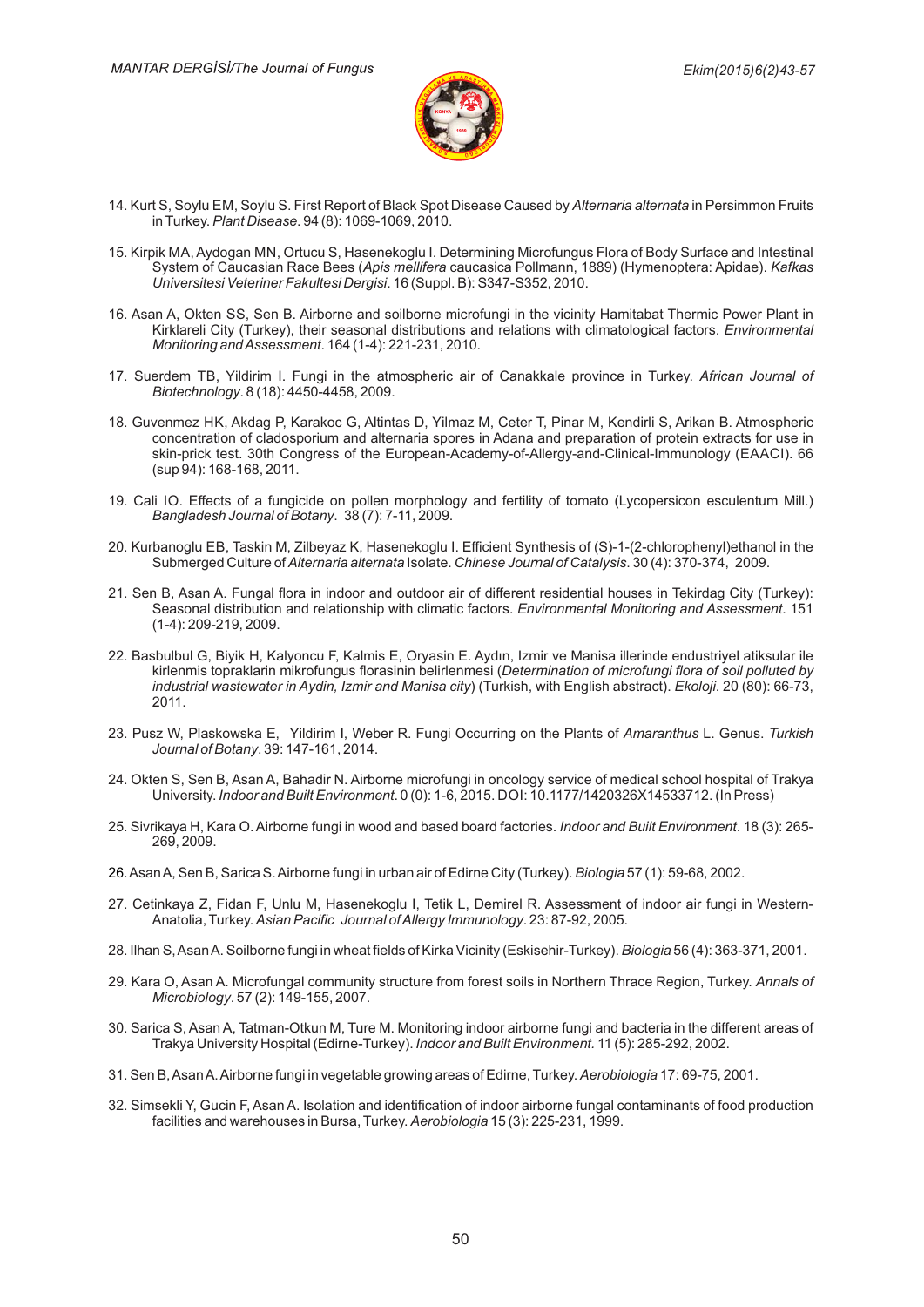

- 33. Woudenberg JHC, Groenewald JZ, Binder M, Crous PW. *Alternaria* redefined. Studies n Mycology. 75: 171-212, 2013.
- 34. Simmons EG. *Alternaria*: An Identification Manual. 775 pp. CBS Biodiversity Series No 6. 2007. Utrecht, The Netherlands.
- 35. Ozer N. Determination of the fungi responsible for black point in bread wheat and effects of the disease on emergence and seedling vigour. Trakya University Journal of Science. 6 (1): 35-40, 2005.
- 36. Ocak I, Sulun Y, Hasenekoglu I. The effect of cement dust emitted from Gaziantep cement plant on microfungus flora of surroundings soils, Turkey. *Trakya University Journal of Science* 5 (2): 107-115, 2004.
- 37. Hasenekoglu I. Erzurum et kombinasi civarindaki kirlenmis topraklarin mikrofungus populasyonu (Microfungus population of polluted soils in the vicinity of the Erzurum Slaughterhouse). Ataturk Universitesi Fen Fakultesi *Derg-s-Özel Sayı I-B-* ( *yoloj-Kongres-Tebl-gler-; Spec-al Issue I-Proceed-ngs of Nat-onal B-ology Congress;* June 12-14, 1981): 409-416, 1982. (Turkish, with English summary).
- 38. Askun T. Comparison of two medium according to mould enumeration and recovered species from wheat and feed. . 1 (3): 37-42, 2007. *Journal ofAppl-ed B-olog-cal Sc-ences*
- 39. Sahiner A, Biyik H. The fungal flora at various historical locations in Izmir, Turkey. *IUFS Journal of Biology.* 72 (1): 23-31, 2013.
- 40. Turgay EB, Unal F. Detection of Seed Borne Mycoflora of Sorghum in Turkey. J. Turk. Phytopath. 38 (1-3), 9-20, 2009.
- 41. Erkilic A, Canihos Y, Bicici M, Pala H, Canihos E. Cukurova'da minneola tangelolarda *Alternaria* kahverengi Leke (Alternaria alternata f.sp. citri) hastaliginin siddetinin belirlenmesi (Determination of Alternaria brown spot (Alternaria alternata f.sp. citri) disease on Minneola Tangelo in Cukurova Region). Turkish Journal oi *Agr-cultural and Forestry*. 23 (Suppl. 3): 643-647, 1999.
- 42. Turhan G, Hayat T. Domateste *Alternaria solani* (Eli. and G.Martin) Sor. ile biyolojik savasta bazi yeni antagonistlerin etkinligi uzerinde arastirmalar (Studies on the efficiency of some new antagonists in the biological control of *Alternaria solani* on tomatoes). Turkiye 3. Biyolojik Mucadele Kongresi. Pp. 253-258, 25-28 Ocak: 1994. Izmir.
- 43. Kirbag S, Turan N. Malatya'da yetistirilen bazi sebzelerde gorulen mikrofunguslarin tespiti (The Determination ol microfungi on some vegetables cultivated in Malatya). *Firat Universitesi Fen ve Muhendislik Bilimleri Dergisi (Science and Engineering Journal of Firat University).* 17 (3): 559-564, 2005.
- 44. Efe C, Hasenekoglu I. Erzurum'un ev ici havasinin mikrofungi florasi ve patojen funguslar (Microfungi flora ot Erzurum's indoor air and pathogen fungi). *Afyon Kocatepe Universitesi Fen Bilimleri Dergisi-Afyon Kocatepe University Journal of Science.* 7 (1): 67-79, 2007.
- 45. Kirbag S, Cengiz F. Elazig'in ev disi havasinin fungal florasi (The fungal flora of Elazig's outdoor air). *e-Journal o*i *New World Sc-encesAcademy*. 5 (4): 297-306, 2010.
- Link: http://www.newwsa.com/download/gecici\_makale\_dosyalari/NWSA-1260-2-10.pdf
- 46. Sezek F, Dogan S, Aydogan MN, Kilic E, Donel G, Ortucu S. 2008. Bazi yalanci akreplerin (Pseudoscorpion) vucut yuzeyi fungus florası uzerine bir on calisma. *19th National Biology Congress*. Abstract Book, PM 037, pp 251, June 23-27, 2008, Trabzon - Turkey. [Sezek F, Dogan S, Bal DA, Ortucu S, Donel G. Bazi yalanci akreplerden (Arachnida: Pseudoscorpionida) izole edilen mikrofunguslar (The microfungi isolated from some pseudoscorpions (Arachnida: Pseudoscorpionida)]. *EUFBED - Fen Bilimleri Enstitüsü Dergisi*. Vol-Number 1-2: 211-221, 2008.
- 47. Efe C, Hasenekoglu H. A study of microfungi flora of Erzurum's outdoor air. *Dumlupinar Univ Fen Bil Enst Derg.* 6: 53-66, 2004.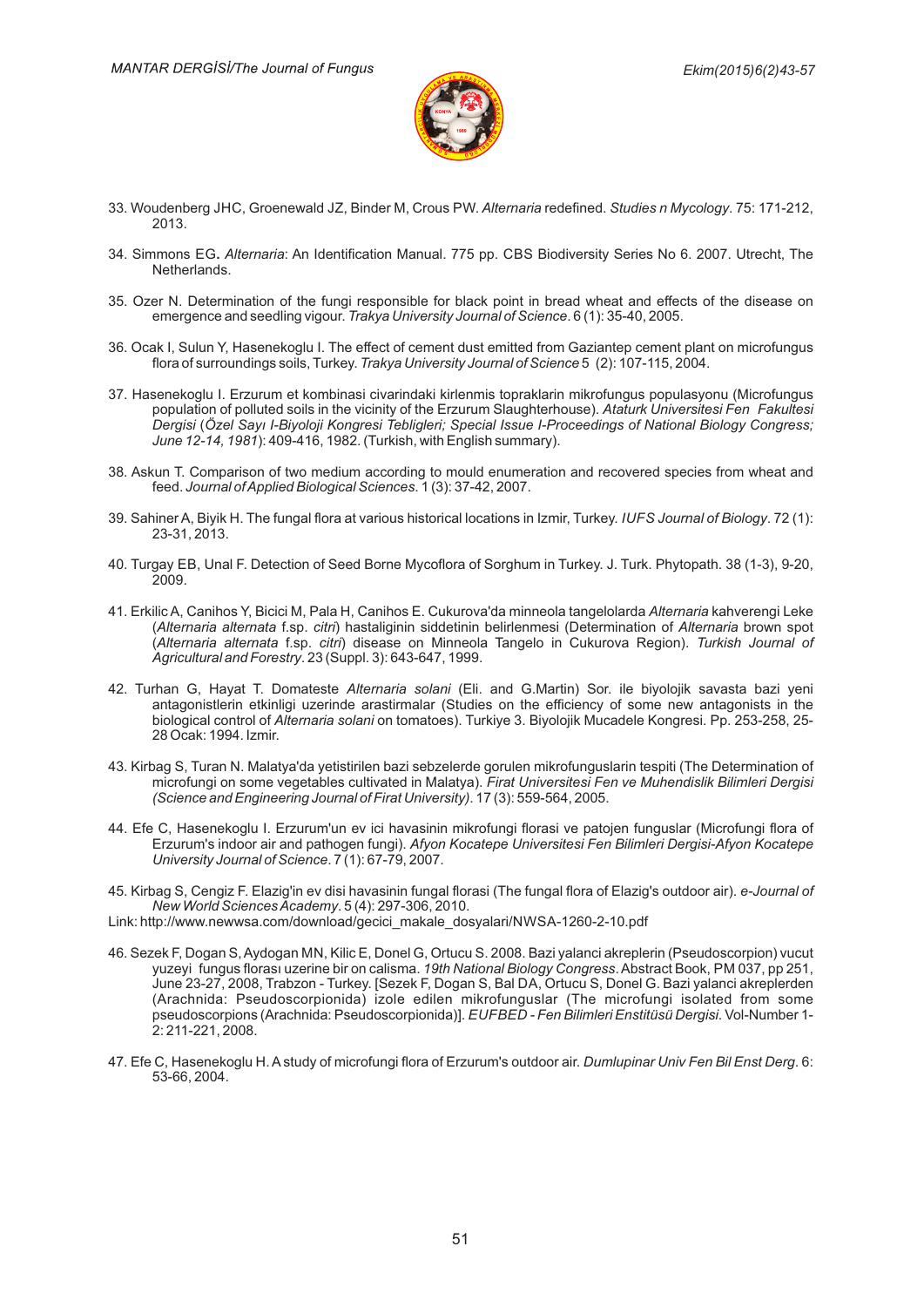

- 48. Hal AF. Erzurum'da acikta satilan bazi kurutulmus meyveler uzerinde gelisen aflatoksin uretici mikrofunguslarin arastirilmasi (Investigation of aflatoxine producing microfungi grown on some unpackaged dried fruits obtained from open markets in Erzurum). MSc Thesis. 53 pp. Ataturk Universitesi Fen Bilimleri Enstitusu Biyoloji Anabilim Dali.Erzurum, 2014.
- 49. Ozyaral O, Johansson CB. Istanbul'da ev tozu kufleri uzerine calismalar II. Ev tozu mikolojik florasinda allerji nedeni olan kuflerin tanimlanmasi (Investigation on house dust mould in Istanbul II. Detection of mould species causing allergy in house dust mycologic flora). *Mikrobiyoloji Bulteni* 24 (1): 57-65, 1990. (Turkish, with English abstract).
- 50. Ozyaral O, Germeyan H, Johansson CB. 1988. Istanbul'da ev tozu kufleri uzerine calismalar I. Yatak tozu kut florasinin saptanmasi (Investigations on house dust mould in Istanbul I. Detection of mould flora of bed dust). *Mikrobiyoloji Bulteni.* 22 (1): 51-60. (Turkish, with English abstract).
- 51. Colakoglu G. Erzurum ili ve ilcelerindeki patates ve sogan depolarından izole edilen kuf mantarlari uzerinde arastirmalar (Investigations of the mold-fungi isolated from the potato and onion storages in Erzurum province and its administrative districts). *Kukem Dergisi-Journal of Kukem.* 9 (2): 31-37, 1986.
- 52. Colakoglu G. Erzurum ili ve ilcelerindeki bugday ve arpa depolarindan izole edilen kuf mantarlari uzerinde arastirmalar (Investigations on the mold isolated from the wheat and barley storages in Erzurum Province and its administrative districts). Kukem Dergisi - Journal of Kukem. 10 (1): 60-69, 1987. (Turkish, with English abstract).
- 53. Ozyaral O, Johansson CB. Bir grup ilac yardimci maddesi ile bazi farmasotik urunlerden izole edilen ve insanda akciger allerjilerinin nedeni olabilen konidyal mantarlar (Conidial mould that may cause pulmonary allergies in humans and their isolation from a group of adjuncts and some pharmaceutical products). *Turk Mikrobiyoloji* Cemiyeti Dergisi 19 (1): 30-41, 1989. (Turkish, with English abstract).
- 54. Azaz AD. Isolation and identification of soilborne fungi in fields irrigated by GAP in Harran Plain using two isolation methods. 27 (2): 83-92, 2003. *Turkish Journal of Botany.*
- 55. Yucel A, Kantarcioglu AS. Muzelerdeki eserlerin bozulmasinda mikroplarin rolu. Topkapi Sarayi muzesindeki bir kisim organik eser ve mekanlarin mikrobiyoloji yonunden incelenmesi ve ilaclama deneyleri. T.C. Kultur Bakanligi Basvuru Kitaplari. 201 pp. No: 47, 1997. Ankara (Turkey). (Turkish, with English summary).
- 56. Ire S. Turuncgillerde kahverengi yaprak leke hastaligi etmeni *Alternaria alternata* f.sp. *citri* izolatlarina karsi turuncgil tur ve cesitlerinin reaksiyonlarinin belirlenmesi (Determination of reactions of Citrus species and varieties to Alternaria alternata f.sp. citri isolates a causal agent Citrus brown spot). MSc Thesis. 68 pp. Cukuorva Universitesi Fen Bilimleri Enstitusu. Adana, 2011.
- 57. Calis O, Yazar C. Fare kulagi teresi, *Arabidopsis thaliana*'da konukcu disi dayanikliliğin erken yaniklik hastalık etmeni Alternaria solani'nin kontrolu icin arastirilmasi [Investigation of non-host resistance in Arabidopsis *thalina* (Mouse-Ear Cress) plants to control early blight pathogen *Alternaria solani*]. GOU Ziraat Fakültesi *Derg-s-*. 28: 179-186, 2011.
- 58. Demirel M, Yildirim A. Van yoresinde yetistirici sartlarinda depolanan kaba yemlerde aflatoksin olusumunun saptanmasi (Determination of aflatoxin level of roughage stored in farm conditions in Van District). *Yuzuncu Yil Lniversitesi Ziraat Fakultesi Tarim Bilimleri Dergisi-J. Agric. Sci. 10 (1): 77-83, 2000.*
- 59. Eken C, Coruh I, Demirci E, Zengin H. Horoz ibigi (A*maranthus retroflexus* L.)'nin A*lternaria alternata* (Fr.) Keissler fungusu ile biyolojik mucadelesi uzerinde arastirmalar [A study on biological control of the pigweed (Amaranthus retroflexus L.) with Alternaria alternata (Fr.) Keissler)]. Türkiye 5. Biyolojik Mücadele Kongresi, pp 443-447. 4-7 Eylül 2002, Erzurum.
- 60. Yoltas A, Demirel R, Sen B, Kadaifciler D, Abaci Gunyar O, Ozdil S, Berikten D, Sakartepe E, Okten S, Aydogdu H, Taskın E, Haliki Uztan A, Asan A,, Kivanc M, Yilmaz N, Samson RA. Determination of Indoor Microfungal Biodiversity of Potential Infectious Risk in Hospital Newborn Units in Five Provinces of Turkey: Preliminary Results. CBS Spring Symposium, One Fungus : Which Gene(s) (1F = ?G) 2013. Abstracts Program Book. pp 53-54.Amsterdam, 2013.
- 61. Aydogdu H, Asan A. Airborne fungi in child day care centers in Edirne City, Turkey. *Environmental Monitoring and Assessment*. 147 (1-3): 423-444, 2008.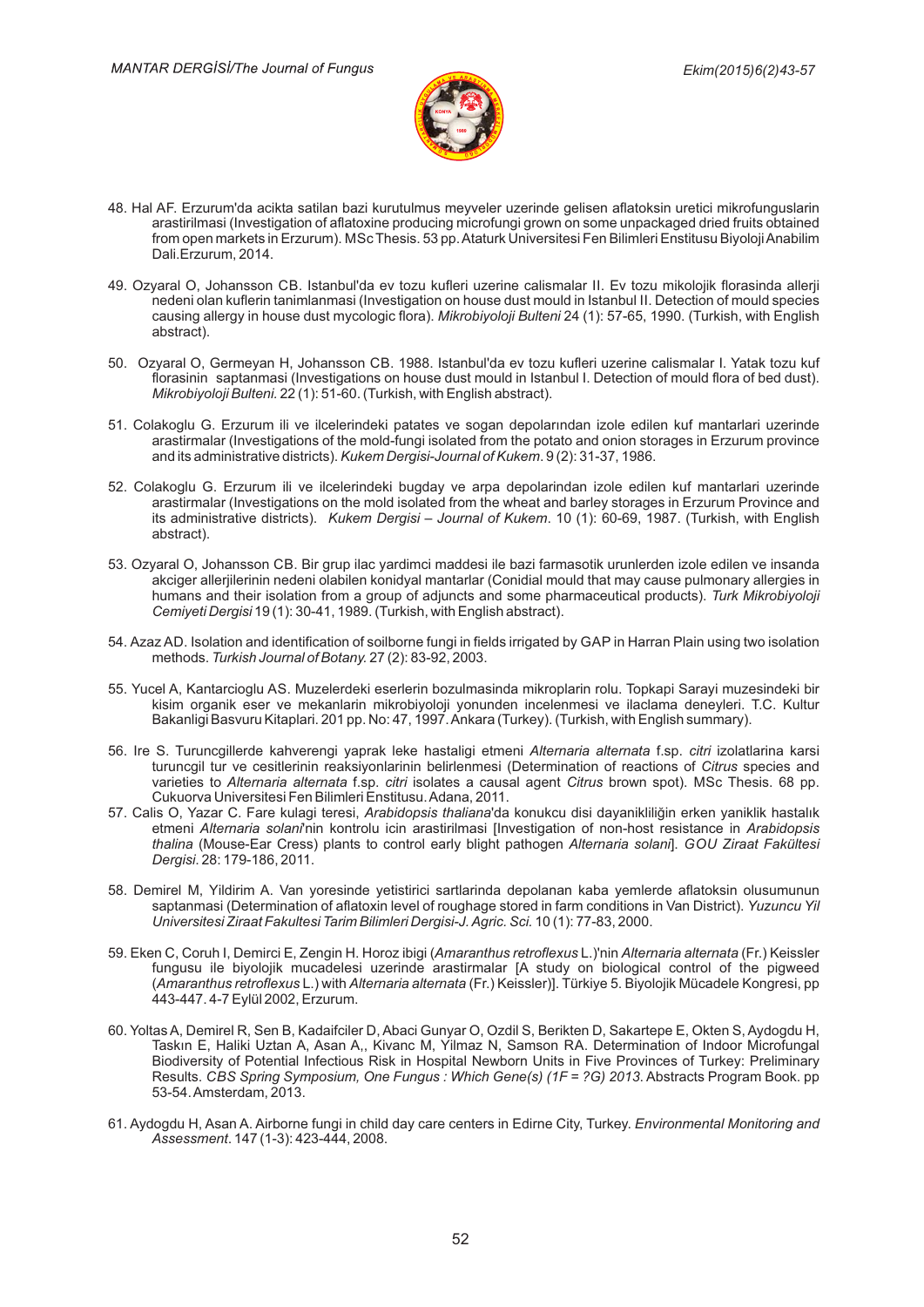

- 62. Asan A, Ilhan S, Sen B, Potoglu-Erkara I, Filik C, Cabuk A, Demirel R, Ture M, Sarica-Okten S, Tokur S. Airborne fungi and Actinomycetes concentrations in the air of Eskisehir City (Turkey). *Indoor and Built Environment*. 13 (1): 63-74, 2004.
- 63. Aydogdu H, Asan A, Tatman-Otkun M, Ture M. Monitoring of Microorganisms in the Indoor Air of Primary Schools in Edirne City, Turkey. *Indoor and Built Environment*. 14 (5): 411-425, 2005.
- 64. Demirel R, Ilhan S, Asan A, Kinaci E, Oner S. Microfungi in cultivated fields in Eskisehir province (Turkey). *Journa*i *of Basic Microbiology.* 45 (4): 279-293, 2005.
- 65. Asan A, Kirgiz T, Sen B, Camur-Elipek B, Guner U, Guher H. Isolation, identification and seasonal distribution of airborne and waterborne fungi in Terkos Lake (Istanbul-Turkey). Jo*urnal of Basic Microbiology*. 43 (2): 83-95, 2003.
- 66. Polatbilek H, Yasar A, Sarpkaya K, Ozkilinc H, Kurt S, Uysal A, Konukoglu F, Can C. Guneydogu Anadolu Bolgesi'nde Antepfistigında (*Pistacia vera*) *Alternaria* yaniklik hastaligi etmeninin patojenisitesi. 22. Ulusal Biyoloji Kongresi Kongre Kitabi. BB-Bitki Biyolojisi-Poster sunum. BB-P1-21. pp 405. 23-27 Haziran 2014, Eskisehir. (22nd National Biology Congress Proceeding Book. Section Microbiology, poster presentation)
- 67. Karalti I, Colakoglu GT. Istanbul ilinde bulunan iki farklı hastanenin fungal florasinin mevsimsel dagilimi. 22. Ulusal Biyoloji Kongresi Kongre Kitabi. M-Mikrobiyoloji-Poster sunum. M-P1-4. pp 1352. 23-27 Haziran 2014, Eskisehir. (22nd National Biology Congress Proceeding Book. Section Microbiology, poster presentation)
- 68. Azaz AD, Kakirman E, Celen S. 2014. Balikesir il merkezindeki farkli semtlerde ic ve dis ortam havasinin fungal yuku. 22. Ulusal Biyoloji Kongresi Kongre Kitabi. M-Mikrobiyoloji-Poster sunum. M-P2-12. pp 1380. (22*n*a *National Biology Congress Proceeding Book. Section Microbiology, poster presentation*)
- 69. Gunyar OA, Uztan AH, Ates M, Yoltas A, Goker E. Airborne microfungus flora determined in the different units of the department of Tulay Aktas Oncology Hospital, Ege University. *Fresenius Environmental Bulletin*. 24 (1B): 317-323, 2015.
- 70. Hasenekoglu I, Sulun Y. Erzurum Askale cimento fabrikasinin kirlettigi topraklarin mikrofungus florasi uzerine bir arastirma [Astudy on microfungi flora of the soils polluted by Askale (Erzurum) cement work]. *Turkish Journal o*i *Botany*. 15: 20-27, 1990.
- 71. Aran N, Eke D. Bazı tahil cesitleri ve urunlerindeki kuf florasi (Mycoflora of some cereals and cereal products). *Kukem Derg-s-*. 10 (1): 41-52, 1987.
- 72. Hasenekoglu I. Sarikamis civari orman, cayir ve tarla topraklarinin mikrofungus florasi. *Kukem Dergisi-Journal o*i *Kukem*. 8 (1): 40-46, 1985.
- 73. Ekmekci S. Izmir cevresinde, karada, suda ve kumda gelisen bitki suksesyon evrelerinde bulunan toprak mantarlarinin taksonomi ve ekolojileri ile ilgili bir arastırma. Docentlik Tezi (Thesis of Asscociate proffessorship). 78 pp. Ege Universitesi Fen Fakultesi Botanik Bolumu, Mikrobiyoloji Seksiyonu. 1981.
- 74. Al-Sheboul Y. Ege Universitesi Ziraat Fakultesi Bahce Bitkileri Bolumu meyve bahcelerindeki mikrofungus florasi ile ilgili bir arastirma. MSc Thesis. 88 pp. Ege University. Fen Bil. Enst. ızmir, 1990.
- 75. Oner M. Seasonal distribution of some *Fungi Imperfecti* in the soils of Western part of Anatolia. *Mycopathol et MycolAppl*. 52 (3-4): 267-268, 1974.
- 76. Oner M, Ekmekci S, Dizbay M. Plant succession and development of fungi in the soil. *Ege University Journal of Fac Sci.* Seri B. 1 (1): 57-63, 1977.
- 77. Oner M. Ataturk Universitesi Erzurum Ciftligi Egerli dagi kuzey yamacı ve Trabzon-Hopa Sahil Seridi mikrofungus florasi ile ilgili bir arastirma. 71 pp. Ataturk Universitesi Yayinlari No: 21, Arastirma Serisi No: 17. Erzurum, 1973.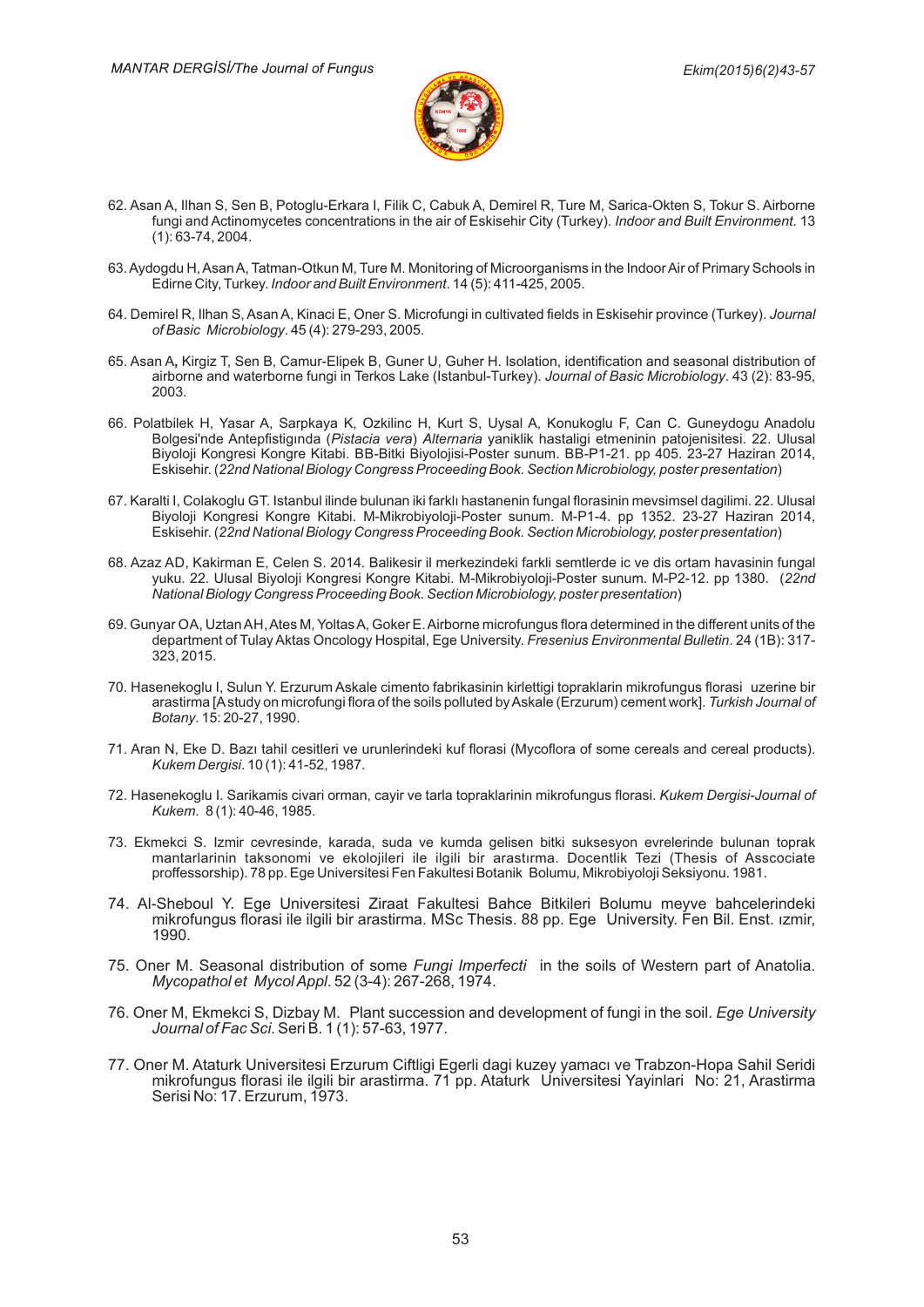

- 78. Maden S, Iren S. Fasulyelerde tohumla gecen bazı onemli fungal hastalik etmenlerinin tanimlanmasi, tasinma sekilleri ve mucadele yontemleri uzerinde arastirmalar (Studies on detection and description of some of the important seed-borne fungal organisms of beans, their transmission and control measures). Sayfa 1-15. Ankara Universitesi Fen Bilimleri Enstitusu Yayın No: BK.2, Ankara 1984. (Maden S. Fasulyelerde tohumla gecen bazı onemli fungal hastalik etmenlerinin tanimlanması, tasinma sekilleri ve mucadele yontemleri uzerinde arastirmalar. PhD Thesis. Ankara Universitesi Fen Bil. Enst. Ankara. 1979).
- 79. Fesli S. An investigation on rice seed-borne fungi in Ege Region. Journal of Turkish Phytopathol. 4 (1): 23-28, 1975.
- 80. Hasenekoglu I, Sulun Y. Kuzeydogu Anadolu Bolgesi topraklarinin mikrofungus florasi uzerine bir arastirma (A study on microfungi flora of the soils of the Northeast Anatolia). *Turkish Journal of Botany*. 18 (1): 15-22, 1994.
- 81. Eltem R, Oner M. Salamura tipi sofralık siyah zeytinlerin kuf florasının incelenmesi (Mold flora of natural block olives in brine). Turkish Journal of Biology. 19 (1): 11-17, 1995.
- 82. Bremer H, Karel G, Biyiklioglu K, Goksel N, Petrak F. Beitraege zur kenntnis der parasitischen pilze der Turkei-VII. (Turkiye parazit mantarlari uzerinde incelemeler. *Istanbul Universitesi Fen Fakultesi Mecmuasi* – *Revue de la Faculte des Sciences de l'Universite d'Istanbul. Seri B. Tabii Ilimler. Serie B. Sciences Naturelles.* XVII (4): 277-288, 1952.
- 83. Bremer H, Ismen H, Karel G, Ozkan H, Ozkan M. Beitraege zur kenntnis der parasitischen pilze der Turkei. (Turkiye'nin parazit mantarlari uzerinde incelemeler. 3. kisim. Fungi Imperfecti). Istanbul Universitesi Fen *Fakultes-Mecmuas-.*Ser-B. XIII (1): 1-52, 1948.
- 84. Demirci E. *Alternaria solani*'nin sporulasyonunu etkileyen faktörler. *Turkish Journal of Biology*. 21 (3): 353-358, 1997.
- 85. Topal S. Gıda maddelerinden ayrilan (izole edilen) ve tanınan (identifiye edilen) kufler uzerinde arastirmalar. *Gıda*. 9 (5): 253-261, 1984.
- 86. Haliki A, Dizbay M. 1997. Izmir-Bergama yoresindeki bazi tarimsal alanlardan mezofilik toprak mikrofunguslarinin izolasyonu ve mevsimsel dagilimlari (Isolation and Seasonal Distribution of Mesophilic Soil Microfungi from Some Cultivated Fields of Izmir - Bergama Province). *Turkish Journal of Biology*. 21: 329-341.
- 87. Arslan A, Doken MT. Ankara ve Eskisehir ispanak ekim alanlarinda ekonomik duzeyde zarar veren fungal hastaliklarin yayilis ve yogunluklarinin belirlenmesi ile etmenlerinin tanilanmasi uzerinde calismalar. pp 37. Turkiye IX. Fitopatoloji Kongresi, Bildiri Ozetleri Kitabi, 3-8 Eylul 2001, Tekirdag.
- 88. Yucel A, Kantarcioglu AS. Bir kısım dematiaceus küf mantarlarının amfoterisin B, flukonazol, itrakonazol, ketokonazol, mikonazol ve 5-florositozin'e in vitro duyarlılıklarının araştırılması. *Infeksiyon Dergisi-Turkish Journal of Infect-on*. 15 (2): 215-220, 2001.
- 89. Eltem R, Ozkale E, Sarigul N, Efendiler H, Karaboz I, Tamer AU. 2001. Manisa ve Izmir illerindeki cesitli sultaniye baglarinda yetisen uzumlerin kuf florasinin incelenmesi. XII. Biyoteknoloji Kongresi. 17-21 September, Balikesir. Bildiri Kitabi. pp. 43-46.
- 90. Demirci E, Caglar A. Erzurum ilinde fasulye tohumlarından izole edilen funguslar (Fungi isolated from seeds of bean in Erzurum Province). *Bitki Koruma Bulteni-Plant Protect Bulletin.* 38 (1-2): 91-97, 1998.
- 91. Arslan U, Baykal N. Bursa ilinde yetistirilen bugdaylarda kok ve kokbogazi fungal hastalik etmenlerinin saptanmasi uzerinde arastirmalar (Investigations on the determination of fungal pathogens of root and crown root diseases of wheats grown in Bursa Province). Doktora Tezinden alinmistir. Obtained from PhD Thesis. TUAM-<u>Ziraat Fakultesi Birimi. *Uludag Universitesi Ziraat Fakultesi Dergisi*. 15: 127-138, 2001.</u>
- 92. Colakoglu G. Belgrad Ormani'nda mese (Quercus spp.) mescerelerinin topraklarindaki mikrofungus florasi uzerinde arastirmalar (Investigations on the microfungus flora in the soils of Quercus spp. stands in Belgrad Forest). Ser- *Istanbul Un-vers-tes-Orman Fakultes-Derg-s-* A, 51 (2): 131-140, 2001.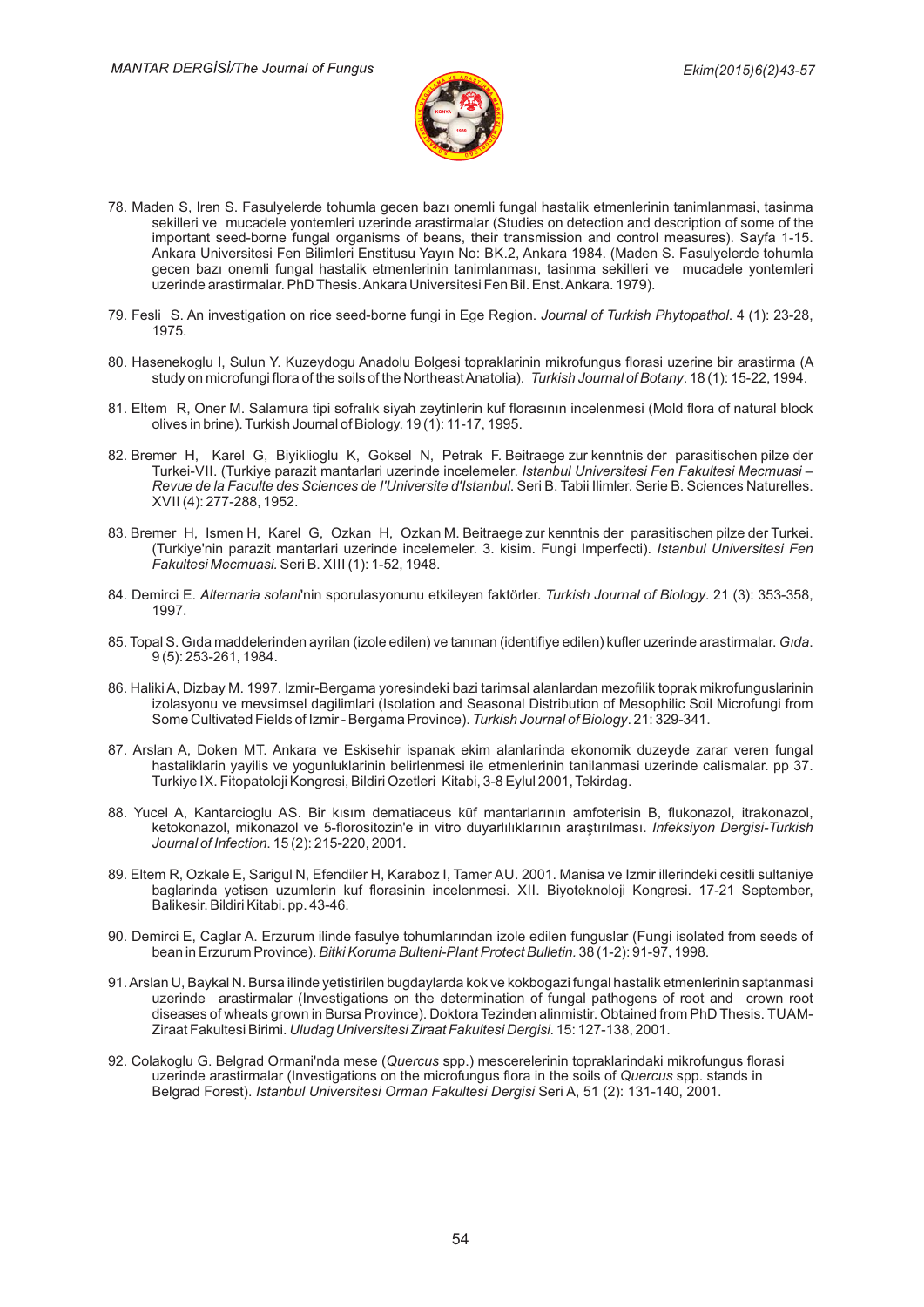

- 93. Colakoglu G. Istanbul/Belgrad Ormani'nda Karacam (*Pinus nigra* Arnold.) ve mese (Q*uercus* spp.) mescerelerinin topraklarindaki mikrofungus floralari ve bunlarin karsilastirilmasi uzerine bir arastirma (A comparative study on microfungi flora in the soils of *Pinus nigra* Arnold. And Quercus spp. stands in Belgrad Forest near Istanbul). *Istanbul Un-vers-tes-Orman Fakultes-Derg-s-.*Ser-A51 (1): 95-116, 2001.
- 94. Efe C. Erzurum ilinin cesitli semtlerindeki ev ici ve ev disi havanin fungal florasi uzerine arastirma. MSc thesis. 163 pp. Ataturk Universitesi Fen Bil Enst. Erzurum-Turkey, 1998.
- 95. Ozkan VK, Gur. The microfungal flora of the soils of great Konya Basin (Turkey) (Buyuk Konya Havzasi topraklarinin mikrofungus florasi). Ot S*istematik Botanik Dergisi-The Herb Journal of Systematic Botany.* 7 (2): 217-231, 2000.
- 96. Ozkan VK, Muftuoglu NM, Gocmen H, Turkmen C. The microfungal flora of some agricultural areas in the Ezine (Canakkale) Vicinity. [Ezine (Canakkele) cevresindeki bazi tarim alanlarinin mikrofungus florasi]. *Ot Sistematik Botanik Dergisi - The Herb Journal of Systematic Botany.* 8 (1): 119-131, 2001.
- 97. Azaz AD, Pekel O. Comparison of soil fungi flora in burnt and unburnt forest soils in the vicinity of Kargicak (Alanya-Turkey). (Kargicak civarindaki yanmis ve yanmamis orman topraklarinin mikrofungus florasinin karsilastirilmasi). *Turkish Journal of Botany* 26 (6): 409-416, 2002.
- 98. Kalyoncu F. Manisa ili'nde yetistirilen *Lycopersicum esculentum* Miller meyvelerinin ve bu meyvelerin islenmesi sonucu elde edilen salcaların kuf florasi yonunden incelenmesi (A study of determination mould floras on *Lycopersicum esculentum* Miller fruits and their paste growing in Manisa Province). Yuksek Lisans Tezi- MSc Thesis. 53 pp. Celal Bayar Universitesi Fen Bilimleri Enstitüsü. Temel ve Endustriyel Mikrobiyoloji Programi. Manisa, 2001.
- 99. Bilgin I. Cicekli koyu (Bornova-Izmir) ve civari topraklari mikrofungus florasinin bitki suksesyonuna bagli olarak incelenmesi. MSc thesis. 103 pp. Ege University Fen Bilimleri Enstitusu. Biyoloji ABD. Izmir (Turkey), 1994.
- 100. Candan C. Selcuk Universitesi kampusu ile Comakli Arastirma ve Uygulama Ciftlik arazisi topraklarinda mikrofungus dagilimi uzerine bir arastirma. MSc thesis. 92 pp. Selcuk University Fen Bil Enst. Konya (Turkey). [Candan C, Gur K, Akin M, Uyanoz R. 2000. Selcuk Universitesi Comaklı Arastirma ve Uygulama Ciftlik arazisi topraklarinda mikrofunguslarin kalitatif ve kantitatif dagilimi (A research on the qualitative and quantitive distribution of microfungal flora in the soils of Selcuk University Comaklı Research and Application Farm. *Selcuk Un-vers-tes-Z-raat Fakultes-Derg-s-*. 14: 74-84, 1996)].
- 101. Karakuzulu I. Gaziantep Cimento Fabrikasinin kirlettigi topraklarin mikrofungus florasi uzerine bir arastirma. MSc thesis. 121 pp. Ataturk Universitesi Fen Bilimleri Enstitusu, Erzurum (Turkey), 1995.
- 102. Secer E. Acik alanlarda depolanan bugdaylarda gelisen funguslar ve bunlarin olusturdugu toksinler uzerinde arastirmalar. (Studies on the fungi occurring in wheat stored in open areas and their toxins). PhD thesis. 122 pp. Ankara Universitesi Fen Bilimleri Enstitusu Bitki Koruma Ana Bilim Dali. Ankara (Turkey), 2000.
- 103. Aktas H, Bolat N, Keser M, Ince T. Eskisehir ili hububat ekim alanlarında hububat kok ve kokbogazı curuklugu hastalık etmenlerinin saptanması, bugday ve arpada *Drechslera sorokiniana* (Sacc.) Subram. and Jain'ya karsı genitor cesit ve hatların belirlenmesi (Determination of the cereal root and crown rot disease agents in the eskisehir cereal growing areas and researches on the genitor varieties and races, agains *Drechslera sorokiniana*, in wheat and barley). *Bitki Koruma Bulteni Plant Protect Bulletin*. 40 (1-2): 71-83, 2000.
- 104. Topal S. Turkiye'nin dominant mikoflorasiyla kultur kolleksiyon merkezi olusturulmasi (Establishment of mould culture collection center by the Turkish dominant mycoflora). *Kukem Dergisi–Journal of Kukem.* 21 (1): 69-88, 1998.
- 105. Uygun CK. Bursa'da tuketime sunulan bazi baharatlarin kuf yuk ve florasinin arastirilmasi (A Research on mould load and flora in some spices presented for consumption in Bursa). 51 pp. YL Tezi-MSc Thesis. Uludag Universitesi, Fen Bilimleri Enstitusu, Bursa, 2002.
- 106. Ozyaral O, Johansson CB. Evaluation of the quality of packaging meterials of stored surgical strings. Istanbul *Un-vers-ty Eczac-l-k Fakultes-Derg-s--Journal of Faculty Pharmacy Istanbul*. 30: 11-18, 1994.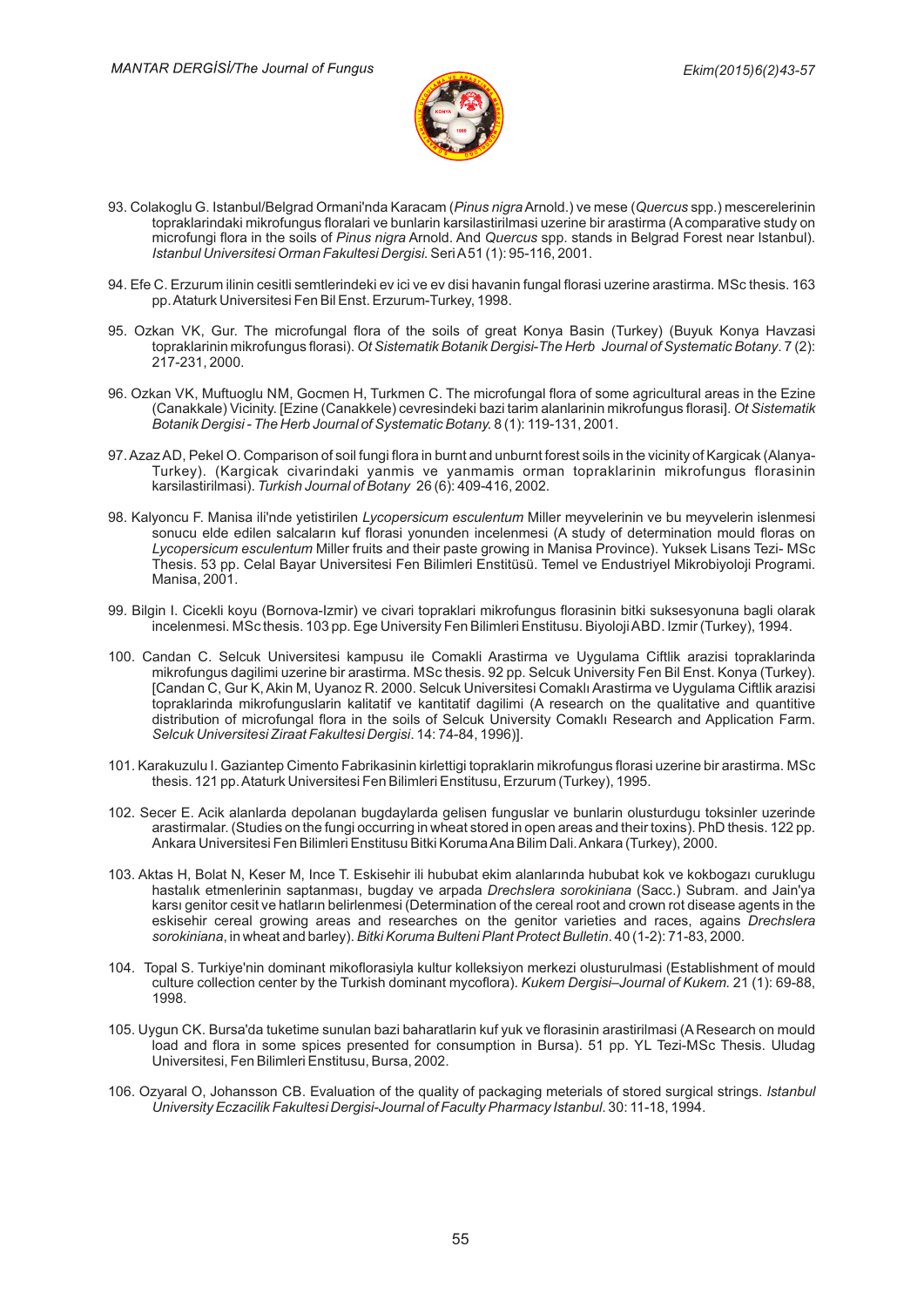

- 107. Ozyaral O, Cevikbas A, Ergin E. Steril olma zorunlulugu bulunmayan farmasotik ve kozmetik urunlerin mikrobiyolojik yonden incelenmesi: I. Goz kozmetiklerinde mikolojik kirliligin saptanmasi (Microbial investigation in non-sterile pharmaceutical and cosmetic products I. The detection of mycotic contamination in eye cosmetics). *Marmara Universitesi Eczacilik Dergisi-Journal of Pharmacy of University of Marmara.* 9 (1): 141-155, 1993.
- 108. Ozyaral O, Johansson CB, Cevikbas A. Bebek pudralarinda allerjik kuf mantari kontaminasyonunun incelenmesi (The investigation of allergic mould contamination on baby powders). *Marmara Universitesi Ezcacilik Dergisi-Journal of Pharmacy Marmara Un-vers-ty*. 9 (1): 59-66, 1993.
- 109. Colakoglu G. Indoor and outdoor mycoflora in the different districts of the city of Istanbul (Turkey). *Indoor and Built Env-ronment* 13 (2): 91-100, 2004.
- 110. Bastas KK, Boyraz N, Maden S. Turkiye' de ekimi yapilan bazi sekerpancari tohumlarindaki fungal floranin belirlenmesi (Determination of fungal flora of some sugar beet seeds sown in Turkey). *Selcuk Universitesi Z-raat Fakultes-Derg-s-*. 18: 87-89, 2004.
- 111. Demirci E, Kordali S. Fungi isolated from corn kernels in the Eastern Black Sea Region. (Dogu Karadeniz Bolgesi'nde misir danelerinden izole edilen funguslar). *Journal of Turkish Phytopathology*. 29: 79-84, 2000.
- 112. Ozyaral O, Birbir M. Examination of the fungal community on salt used in Turkish leather industry. *Journal of the* Society of Leather Techonogits and Chemists. 89 (6): 237-241, 2005.
- 113. Orman A, Ficici SE, Ay A, Ellidokuz H, Sivaci RG, Konuk M. Detection of fungi spectrum in industrial and home bakeries and determined fungal allergy with skin prick test. A*sian Pacific Journal of Allergy and Immunology*. 23 (2-3): 79-85, 2005.
- 114. Ozkara A, Ocak I, Korcan SE, Konuk M. Determination of fungal air spora in Afyonkarahisar, Turkey. *Mycotaxon*. 102: 199-202, 2007.
- 115. Askun T. Comparison of two medium according to mould enumeration and recovered species from wheat and feed. . 1 (3): 37-42, 2007. *Journal ofAppl-ed B-olog-cal Sc-ences*
- 116. Ozyaral O, Keskin Y, Erkan F, Hayran O. Nedeni bilinmeyen semptomlarin ardindaki hasta bina sendromu olgulari (Sick building syndrome cases behind the unknown symptomes). TAF Preventive Medicine Bulletin. 5 (5): 352-363, 2006.
- 117. Yucel A, Kantarcioglu SA. Mantar stok kulturlerinin uc farkli yontemle saklanmasinin karsilastirilmasi (Comparison of three conservation method for stock fungus cultures). Cerrahpasa J Medical 31 (1): 7-15, 2000.
- 118. Simmons EG. Alternaria themes and variations (106-111). Mycotaxon. L. 409-427, 1994.
- 119. Simmons EG. Novel dematiaceous hyphomycetes. Studies In Mycology. 50 (special issue 1): 109-118, 2004.
- 120. Ellis MB. Dematiaceous Hyphomycetes. 608 pp. CABI. Commonw. Mycol. Inst. Kew, Surrey, 1971.
- 121. Kirk PM, Cannon PF, David JC, Stalpers JA (Eds). Dictionary of the fungi. Ninth Ed. 65 pp. Cabi Publishing. 2004.
- 122. Samson RA, Houbraken J, Thrane U, Frisvad JC, Andersen B. Food and Indoor Fungi. 390 pp. CBS KNAW Fungal Diversity Centre, Utrecht, The Netherlands, 2010.
- 123. Turkusay H, Onogur E. Bazi bitki ekstraktlarinin in vitro antifungal etkileri uzerine arastirmalar (Studies on antifungal effects of some plant extracts in vitro). *Turkish Journal of Agriculture and Forestry*. 22: 267-271, 1998.
- 124. Asan A. Checklist of Alternaria species reported from Turkey published in journals covered by Web of Science Database. Second International Workshop on Ascomycete Systematics. 22-24 April 2015, Amsterdam-The Netherlands. Proceeding Book. pp. 26. Amsterdam, 2015.

Link for full text:

<sup>&</sup>lt;http://www.cbs.knaw.nl/images/Meetings/Abstracts\_\_book\_CBS\_symp\_2015.p>